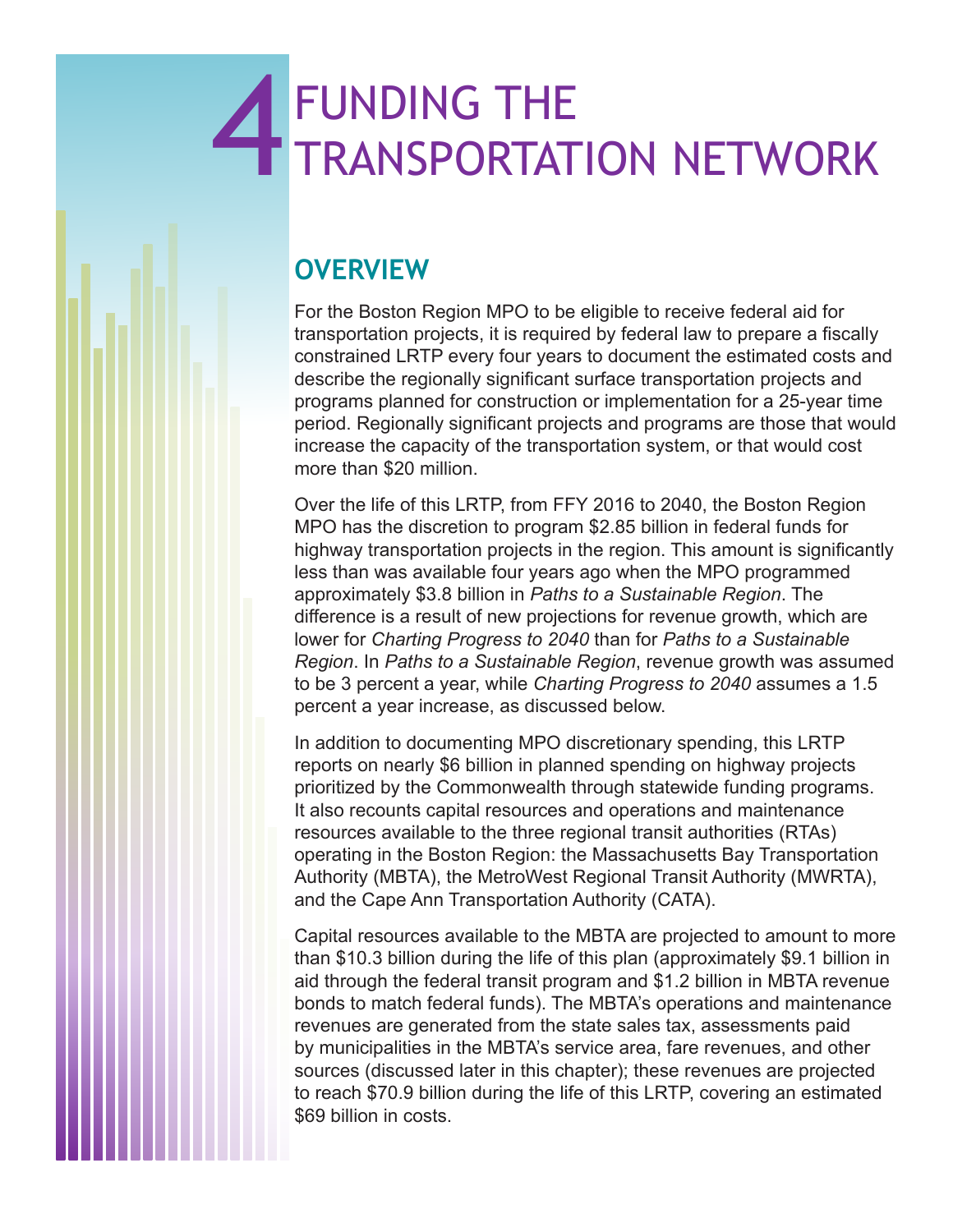The MWRTA is expected to have \$51 million in federal capital resources over the life of the LRTP. The MWRTA's operations and maintenance costs are projected to total \$253.7 million for this same period. Revenues are expected to fully cover those costs. The CATA is expected to have \$16 million in federal capital resources over the life of the LRTP. The CATA's operations and maintenance costs are projected to total \$98.8 million for this same period with revenues projected to be \$97.8 million. Thus, additional operating funding would be required to maintain and improve transit services in the future.

The financial plan outlined in this LRTP is based on federally approved projections for revenue growth over the 25 years of the plan. As this plan was being prepared, Congress had not yet passed new federal legislation that would provide long-term revenue projections. (Moving Ahead for Progress in the 21<sup>st</sup> Century, or MAP-21, is the currently active legislation that is set to expire at the end of October 2015.) Therefore, for planning purposes, the federal agencies advised the MPO to assume that revenues will increase by 1.5 percent each year starting in federal fiscal year (FFY) 2021 and extending though FFY 2040. This growth factor is based on analyzing actual federal funding allocations that the region received in recent years. For the same period, project costs are anticipated to inflate by 4 percent each year.



Source: Central Transportation Planning Staff.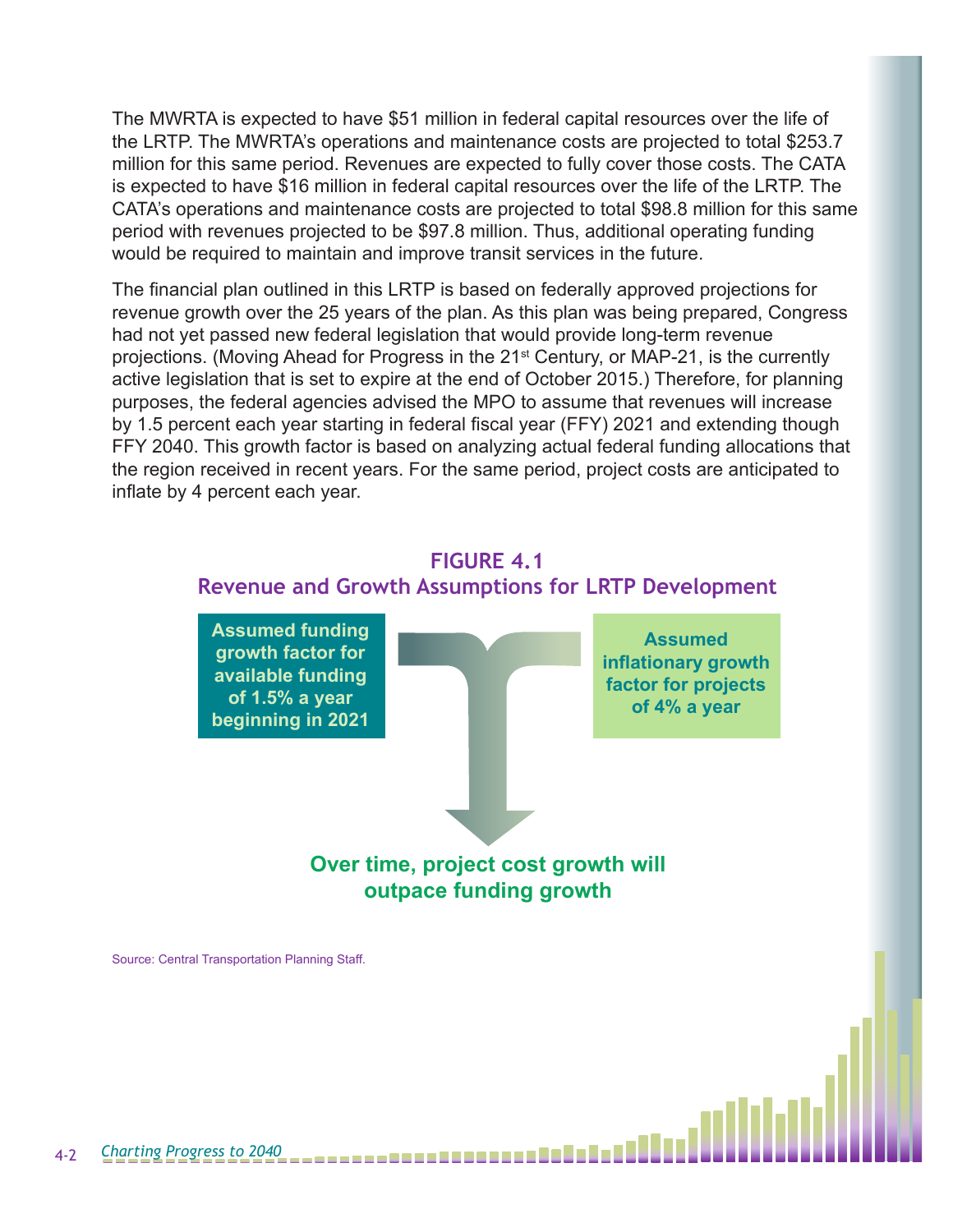If these projections hold true, project costs will outpace available revenues, resulting in diminished buying power in future years. A project costing \$10 million if constructed in FFY 2016, for example, would cost increasingly more if programmed in the outer years of the LRTP. To deliver the same project in FFY 2040, the cost would be \$25.6 million, while the available revenues for that project would have increased by only \$3.5 million. (See Figure 4.2 below.)





#### **Project Cost Growth versus Funding Growth, FFYs 2016–2040**

Source: Central Transportation Planning Staff.

# **HIGHWAY FUNDING**

Highway revenues programmed in the LRTP consist of federal funds approved by Congress and distributed through the Federal-Aid Highway Program and state funds approved by the Massachusetts Legislature. The various funding sources available for roadway and bridge projects in Massachusetts are outlined below.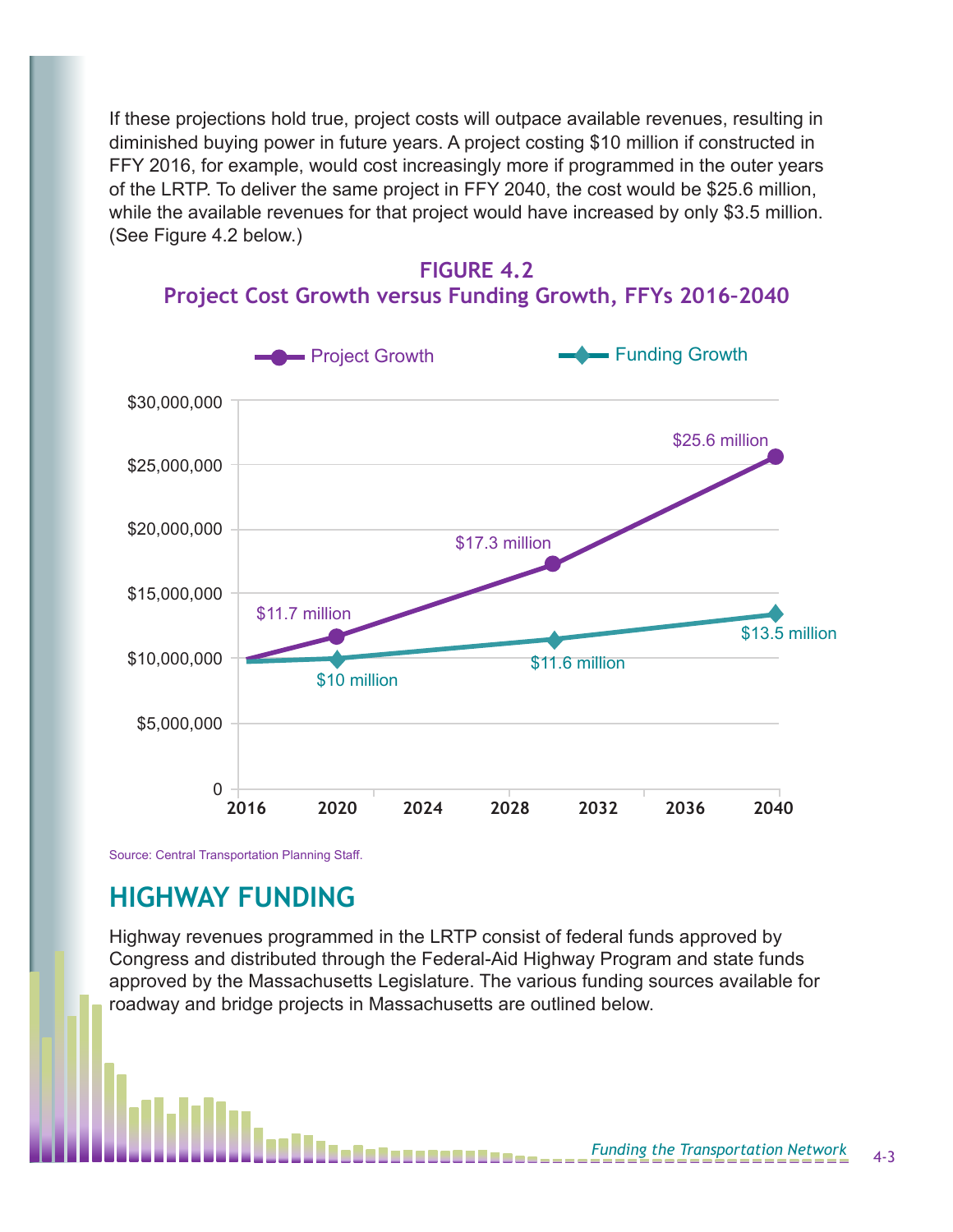# *Federal Aid*

Federal funds support construction and rehabilitation of highways and bridges on federalaid eligible routes (as determined by the roadway's functional classification) as well as projects and programs targeted for improvements in particular focus areas, such as improving safety or air quality, building bicycle and pedestrian networks, or interstate maintenance. Congress has established various funding programs for appropriating federal funds to these key focus areas, some of which are discussed later in this chapter.

Federal highway funds for states are typically authorized by Congress through a multiyear act. The most recent act was MAP-21, which authorized funding for FFY 2013 and 2014, and was extended through July 2015 and then again through October 2015.

Congress apportions funds to the states based on formulas specified in federal law. Each year, a state may spend its apportionment only up to a ceiling or the "obligation authority," a limit set by Congress to control federal expenditures. The obligation authority represents the federal government's commitment to reimburse the state for eligible expenditures on approved projects.

The state must program its obligation authority before the close of the federal fiscal year, September 30, otherwise the state will forfeit the un-programmed funds and the federal government will make those funds available to other states that have the wherewithal to spend them, i.e., projects that are ready for construction. In past years, the Commonwealth has been the recipient of these so-called redistribution funds that became available when other states did not program up to their obligation authority. While the Commonwealth has benefited from these bonuses, it also, like other states, has been subject to rescissions, when the federal government rescinded or pulled back the unused balances of previously authorized funds.

Within the obligation limits, the Federal Highway Administration (FHWA) reimburses states for costs of federal-aid eligible projects out of the Highway Trust Fund. The primary source of revenue for the Highway Trust Fund is the federal tax on motor fuels; additional revenue comes from other transportation-related fees. Recently, the Highway Trust Fund has been at risk of insolvency, in part, because its revenues are heavily dependent on the gas tax; as vehicles become more fuel efficient and vehicle miles traveled trend downward, this revenue source has become less robust.

In regions with metropolitan areas that have populations greater than 50,000, transportation projects or programs to receive federal aid must be programmed through the MPO certification process. Projects that are regionally significant, i.e., those that would add capacity to the transportation system or that cost more than \$20 million, must be programmed in the LRTP, along with project descriptions and cost estimates.

Projects that are scheduled to be implemented in the near term—regardless of cost or regional impact—must be programmed in the Transportation Improvement Program (TIP),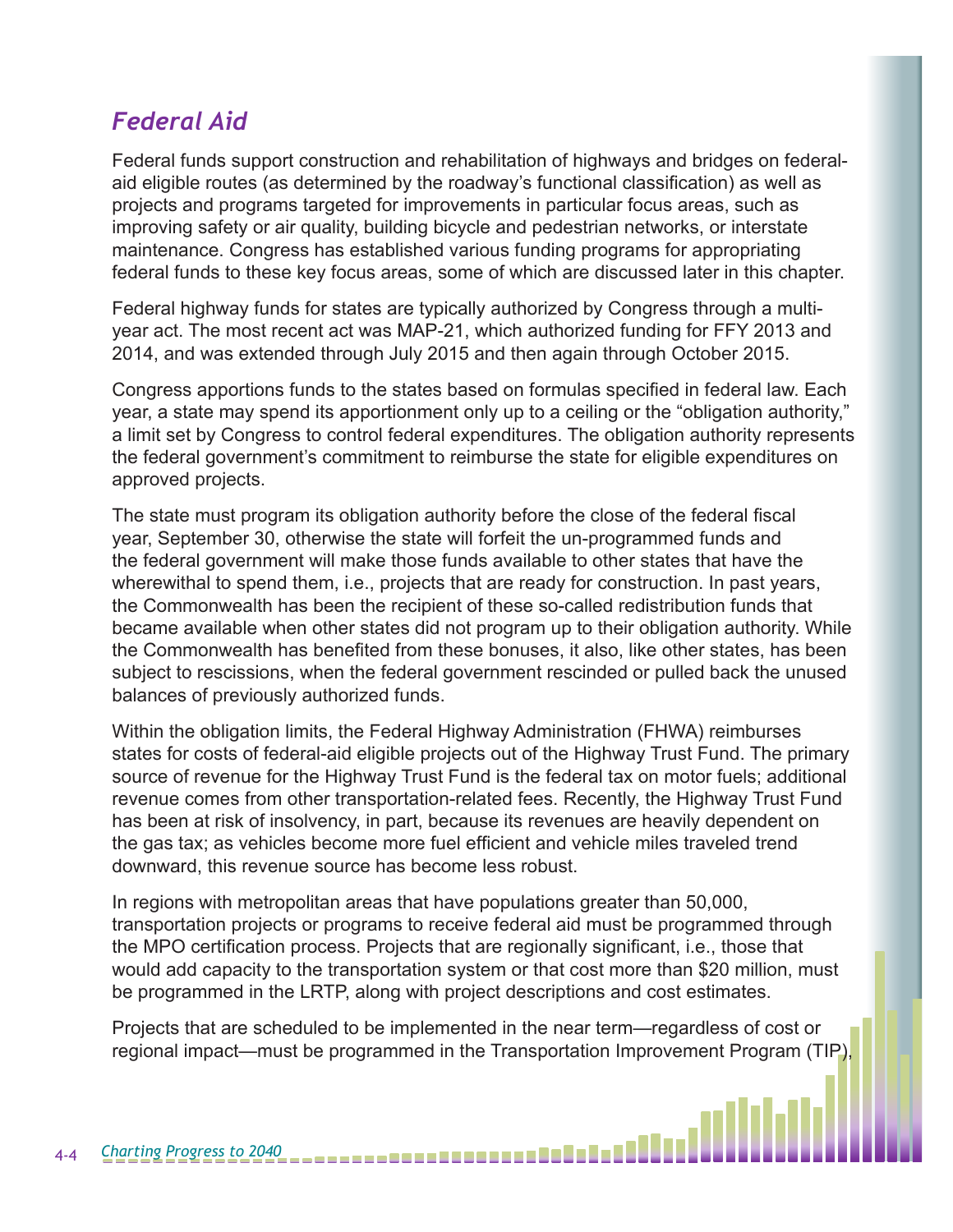a four-year planning document that is updated annually. The TIPs from all the MPOs in a state are combined to form the State Transportation Improvement Program (STIP), which recounts the federal-aid funded projects to be implemented statewide over a four-year period.1 TIP funding levels are the basis for funding projections for the LRTP.

The TIP and STIP document the federal, state, and local shares of funding for projects and programs. Typically, federal dollars must be matched in some portion by state or local dollars, as dictated by the funding split formula of each particular federal funding program. Federal funds usually cover 80 percent of a project's cost, and the state or local government covers 20 percent. Some federal programs offer a 90 percent federal share or full funding. Congressional earmarks in federal transportation bills often provide full funding for specific projects; however, there were no earmarks in MAP-21.

In addition to documenting federally funded projects for which the state has obligation authority, the TIP and STIP also document projects that would be funded using the Advance Construction financing method. In these cases, a state may receive approval from FHWA to begin a project before the state has received the necessary obligation authority. This pre-qualification allows a project to move forward initially with state funding, and to request federal reimbursements later.

The Massachusetts Department of Transportation (MassDOT) is the recipient of federal highway aid to the Commonwealth. After deducting the Commonwealth's debt service payments owed to the federal government (discussed further in the Debt Service section below), MassDOT allocates the remaining federal funds to statewide road and bridge programs for projects prioritized by MassDOT, and to the MPOs in the Commonwealth for projects prioritized by these regional bodies. The funds provided to MPOs are referred to as Regional Targets.

The Regional Targets for MPOs are determined by a formula established by the Massachusetts Association of Regional Planning Agencies (MARPA), which factors in each region's share of the state population. Of the ten MPOs and three regional planning commissions/councils in the Commonwealth, the Boston Region receives the largest portion of funding through this formula-based distribution. Because of the Boston Region MPO's larger population, it receives nearly 43 percent of these funds for programming at its discretion. Again, these funds must be programmed in the TIP and STIP before construction can be authorized using federal-aid funds.

## *State Aid*

The Massachusetts Legislature authorizes the issuance of bonds for transportation expenditures through passage of transportation bond bills. This allows the Commonwealth to provide matching funds to federal-aid projects, to pay for fully state-

1 The Boston Region MPO recently approved the production of a five-year TIP.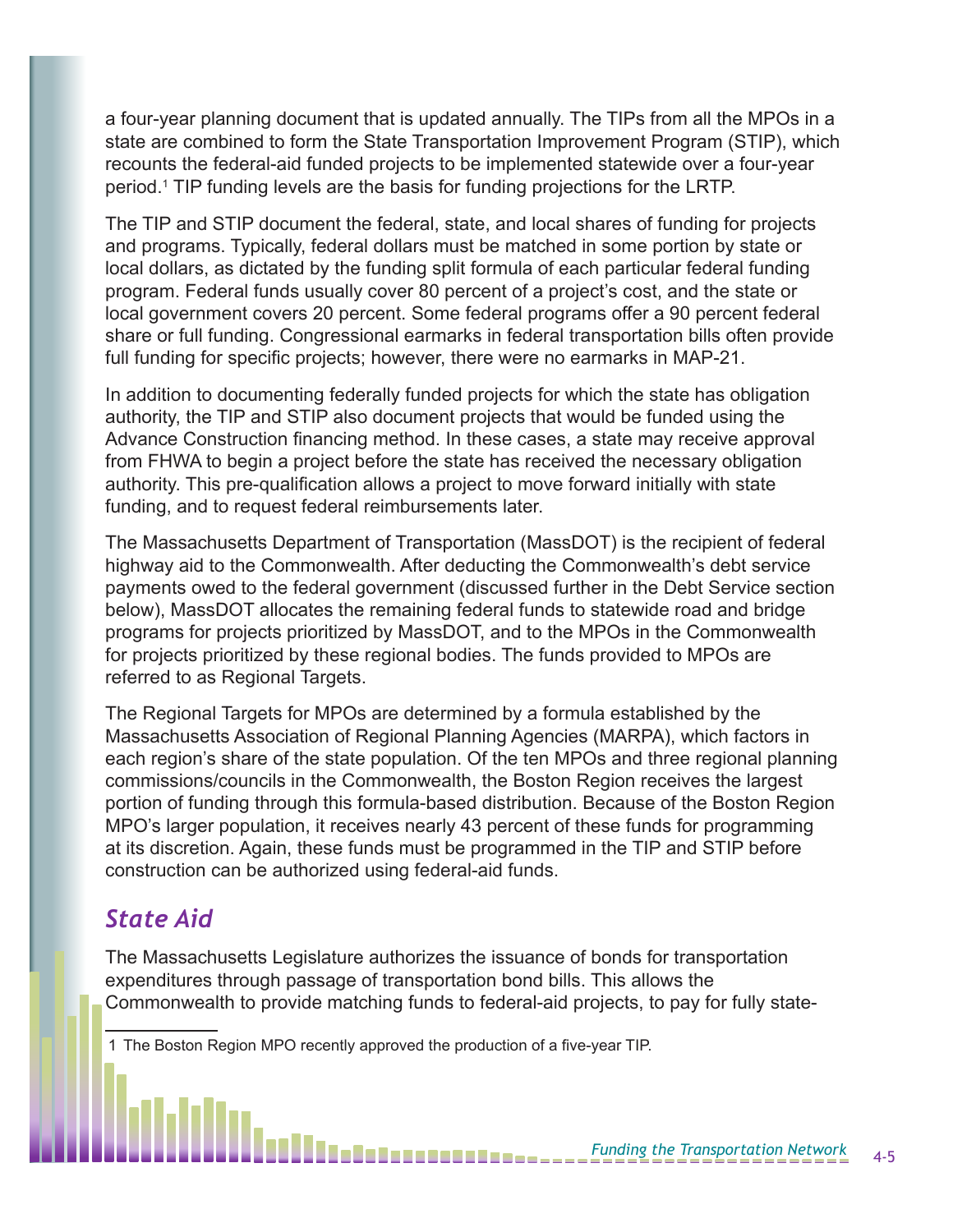funded (non-federal aid) projects, and to offer support to municipalities through local-aid programs such as Chapter 90 (discussed later under Local Priorities).

The primary source of state-aid for transportation projects in the Commonwealth is generated by the state gasoline tax, motor fuel excises, and fees from motor vehicle licensing and registration. These funds, which are deposited in the Commonwealth Transportation Fund, are used to pay debt service on bonds issued for transportation projects, and to fund MassDOT, the MBTA, and other RTAs in the Commonwealth.

These state revenues have been affected by passage of a 2014 referendum that repealed a law requiring the state gasoline tax to be automatically adjusted annually based on inflation.

The following sections provide details about highway financing in the Commonwealth.

# *Debt Service*

In recent years, the Commonwealth has used a highway project financing mechanism known as grant anticipation notes (GANS) to pay for major highway projects. GANS are bonds issued by the state that are secured by anticipated, future federal highway funds.

In the late 1990s, the Commonwealth issued \$1.5 billion in GANS to finance construction of a portion of the Central Artery/Ted Williams Tunnel Project. The majority of the project was completed in 2006. The Commonwealth made its final payment on this debt in 2014.

While the Central Artery/Tunnel repayments were winding down, the Commonwealth issued GANS again in 2010 for the Accelerated Bridge Program. This followed the passage in 2008 of the Accelerated Bridge Program Act, which authorized issuance of as much as \$1.108 billion in GANS and \$1.876 billion in special obligation bonds of the Commonwealth.

This \$3 billion, eight-year program financed the design, construction, reconstruction, and



repair of structurally deficient bridges across the Commonwealth. It has used novel project development and construction techniques that deliver projects on an accelerated schedule. One such project that received national attention was "Fast 14," which replaced 14 bridges on Interstate 93 in one construction season by using prefabricated bridge deck panels.

The Accelerated Bridge Program concludes in 2016, but the Commonwealth will continue to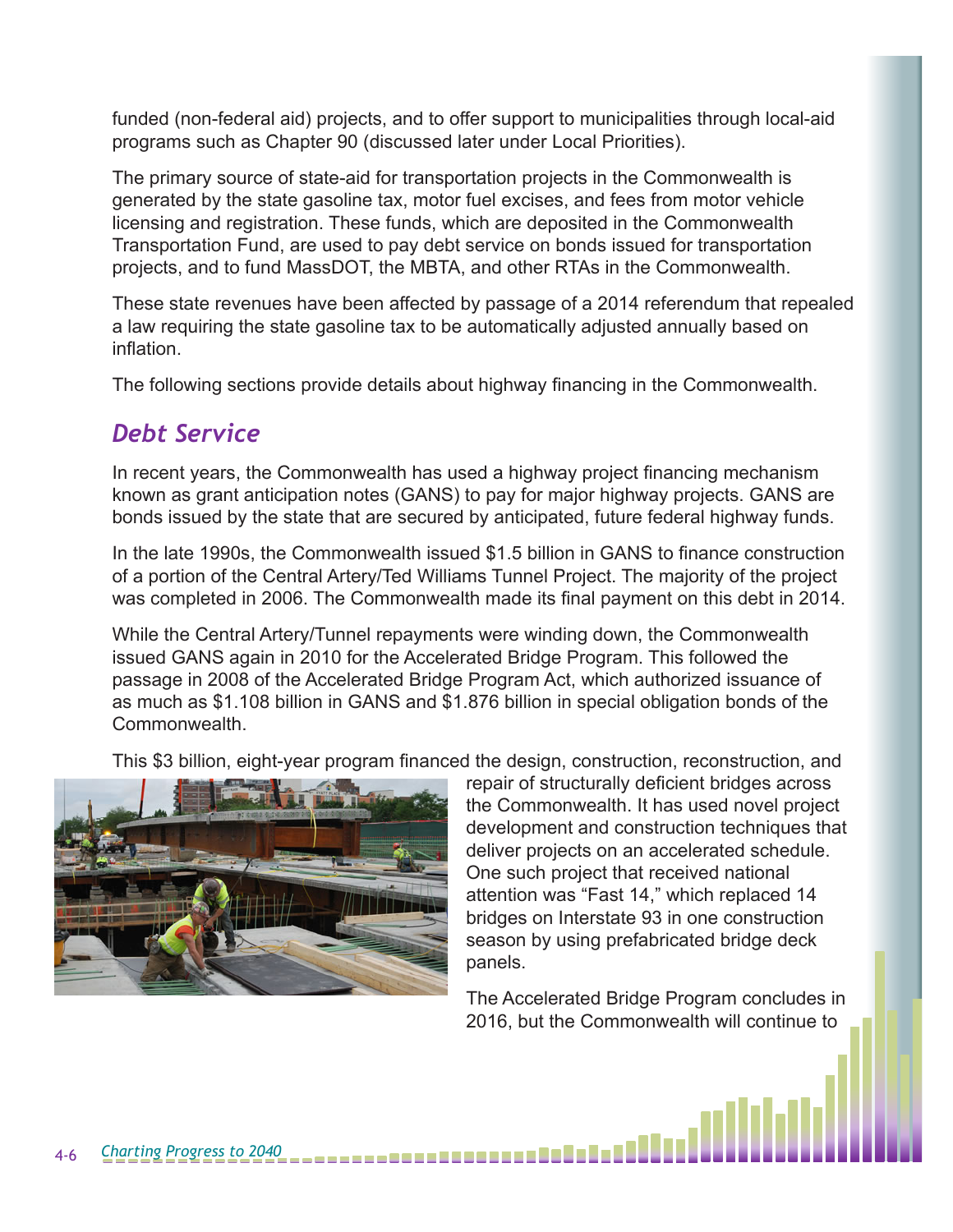pay on the debt incurred during the next decade. The GANS for the Accelerated Bridge Program will mature between state fiscal years (SFY) 2015 and 2027. The repayment amounts, which are documented in this LRTP, are \$1.108 billion for the life of the LRTP. Based on the financial projections for the LRTP, these debt payments will consume approximately 6 percent of available federal funding in FFY 2016 and increase over time to consume nearly 27 percent of the federal funding in FFY 2026. (See Figures 4.3 and 4.4 below.)



#### **FIGURE 4.3 Federal Highway Program, FFYs 2016–2040**

Source: Central Transportation Planning Staff.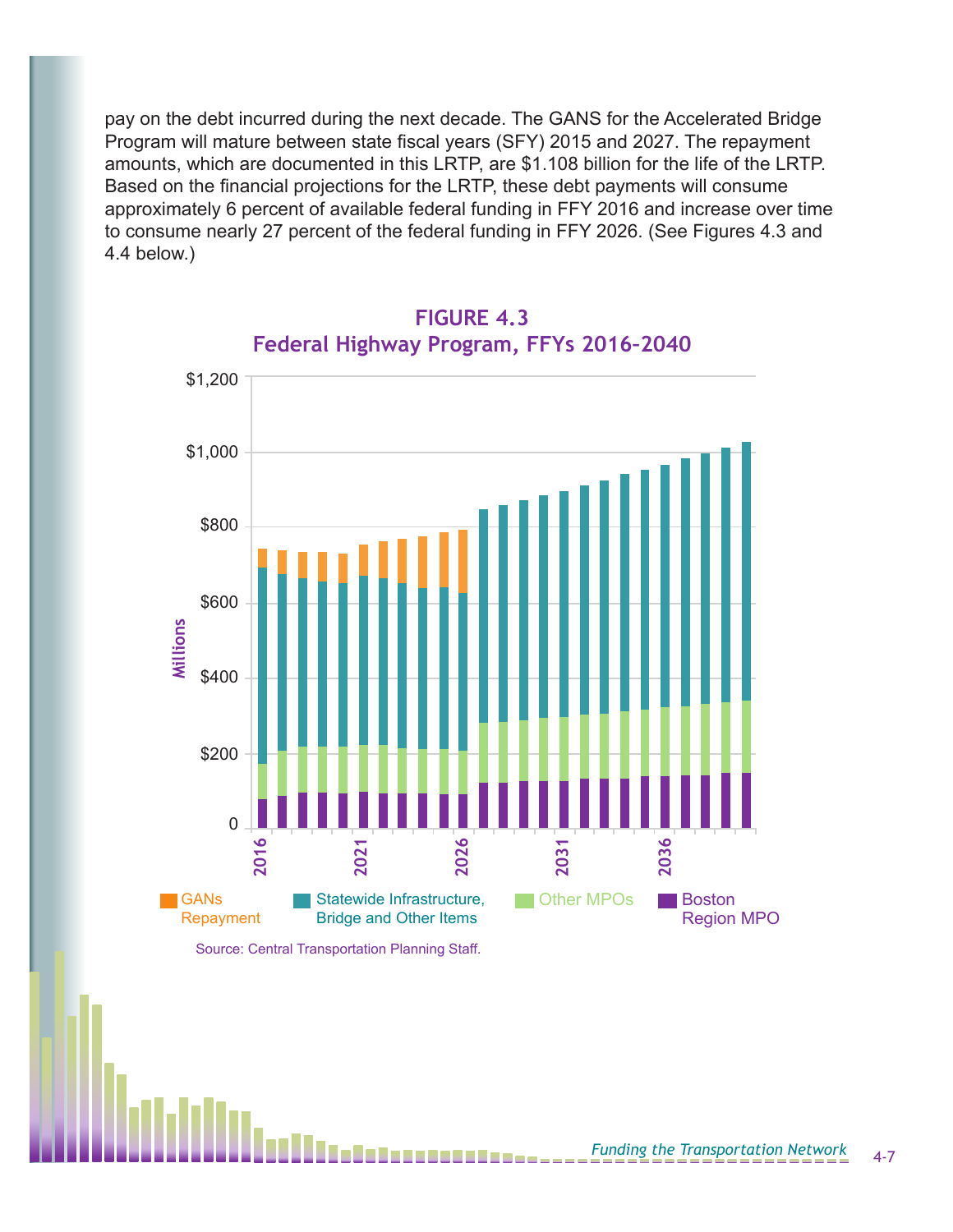

**FIGURE 4.4 Federal Highway Program, FFYs 2016–2040 by Time Band**

Source: Central Transportation Planning Staff.

# *State Priorities*

#### BRIDGES

MassDOT is responsible for prioritizing bridge projects statewide. In addition to the Accelerated Bridge Program, bridge preservation and maintenance projects are funded through the Statewide Bridge Program.

Funds for the Statewide Bridge Program come from two federal-aid highway programs: the National Highway Performance Program (NHPP) and the Surface Transportation Program (STP). The NHPP funds bridges that are on the federal-aid system, while the STP funds bridges on public roads that are not on the federal-aid system. Projects funded through the Statewide Bridge Program typically receive 80 percent federal funding with a 20 percent non-federal match.

Approximately one-quarter of the bridges in the Commonwealth are in the Boston Region MPO area. Therefore, it is expected that MassDOT will allocate one-quarter of the amount of federal funding in the Statewide Bridge Program to the Boston Region MPO for the life of the LRTP.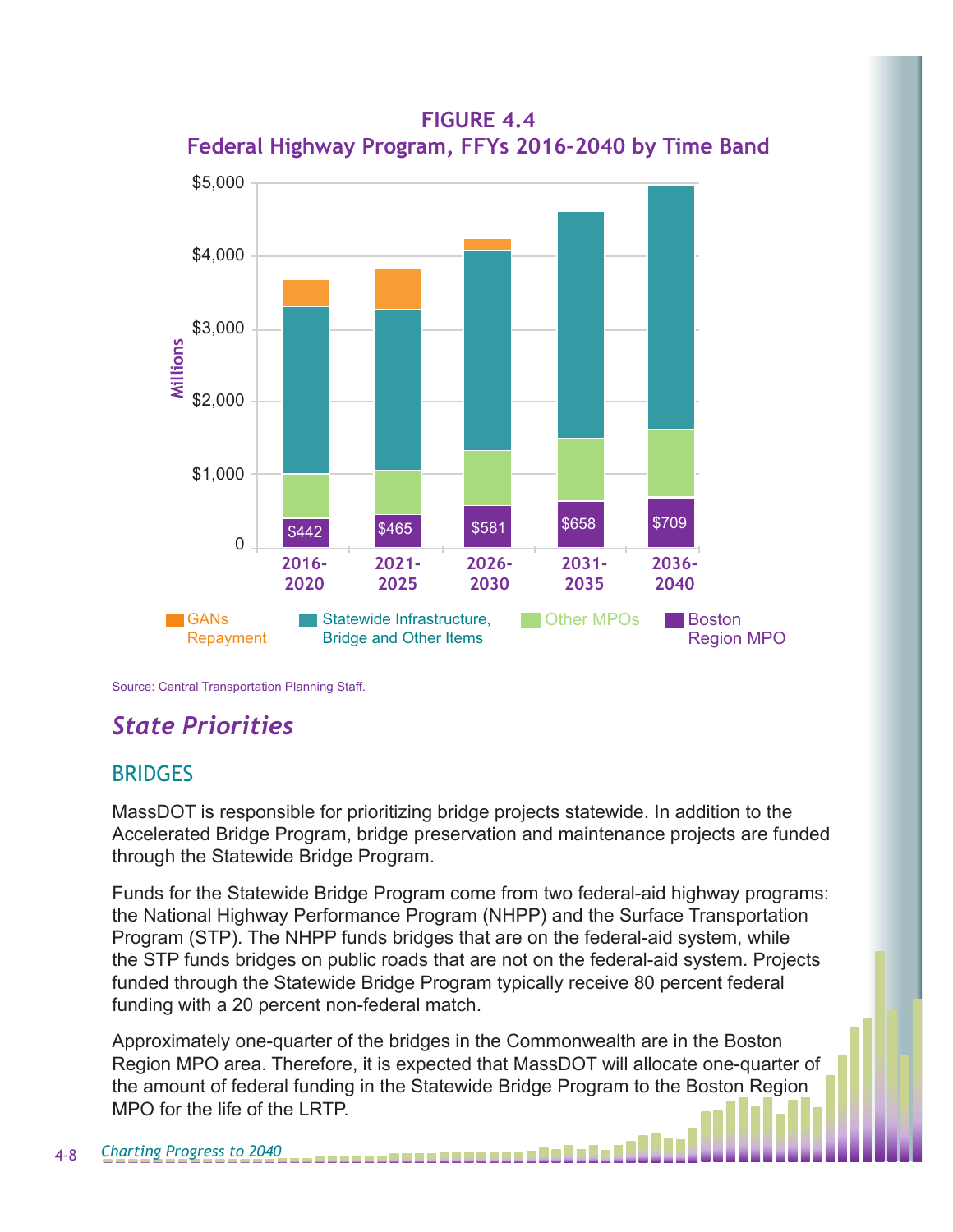Based on the financial assumptions for the LRTP, this region can expect to receive \$1.16 billion in federal aid for bridge projects for the life of this LRTP. The allocation is expected to increase from \$193.5 million in the FFYs 2016–20 time band to \$285.6 million in the FFYs 2036–40 time band.

Additional non-federal aid for bridges and roadways is distributed to the regions based on the MARPA formula. The Boston Region MPO expects its 43 percent share, which amounts to \$1.1 billion for the life of the LRTP.

#### INTERSTATE MAINTENANCE AND PAVEMENT MANAGEMENT

MassDOT allocates funds for interstate maintenance and highway pavement resurfacing projects to the regions through its Statewide Interstate Maintenance Program and Statewide National Highway Preservation Program. The federal funding source for these programs is the NHPP.

Similar to allocation of federal-aid bridge monies, MassDOT determines the allocation of federal-aid funds for interstate maintenance and pavement management to each region of the Commonwealth based on the amount of infrastructure that must be maintained in each region.

Approximately 38 percent of the interstate lane miles in the Commonwealth are in the Boston MPO region, thus this region can expect to receive that proportion of Statewide Interstate Maintenance Funds for the life of the LRTP. As such, the Boston MPO region expects to program a total of \$784.5 million in interstate maintenance projects during the life of the LRTP.

The Boston Region MPO contains nearly 32 percent of the lane miles of non-interstate highways (principal arterials) that are eligible to receive funding through the Statewide National Highway System Program. Consequently, this region can expect to receive that proportion of funding for highway preservation projects, which amounts to \$341 million during the life of the LRTP.

#### STATEWIDE MAJOR INFRASTRUCTURE

Traditionally there has been a statewide funding category for Major Infrastructure projects that were prioritized by MassDOT for major highway modernization projects throughout the state. This funding category will be eliminated after the Interstate 91 Viaduct project in Springfield is completed. Beginning in 2017, MassDOT will no longer set aside money in the Statewide Major Infrastructure funding category, but instead will pass the funds through the MPOs for programming. (Note: This Major Infrastructure category is not to be confused with the Boston Region MPO's Major Infrastructure investment program.)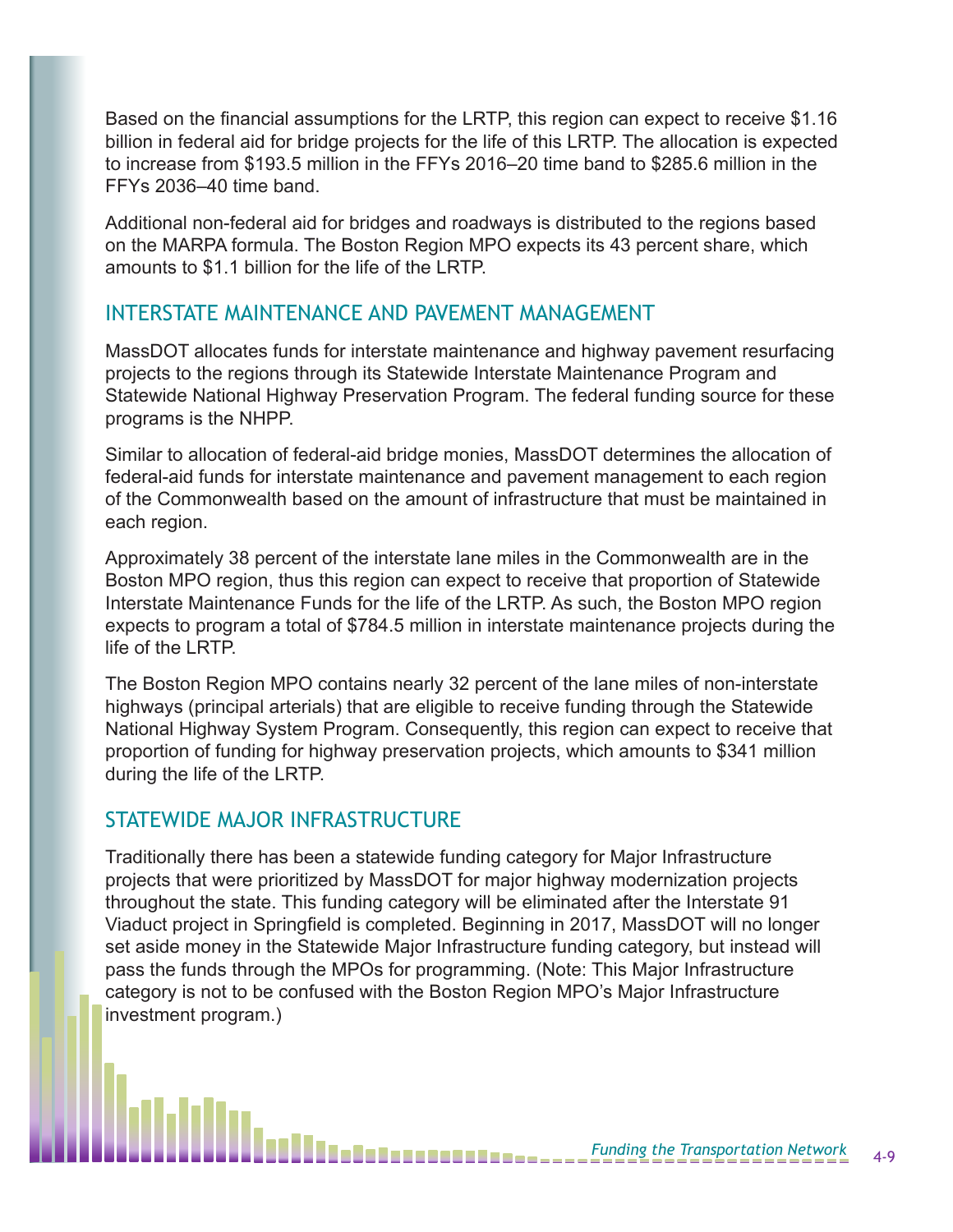#### OTHER STATEWIDE PROGRAMS ADDRESSING TRANSPORTATION NEEDS

Federal-aid highway funding for other statewide programs that address a variety of transportation needs are allocated to regions in the Commonwealth based on the MARPA formula. Again, as the most populous region of the Commonwealth, the Boston Region receives the largest share, 43 percent.

The statewide programs that target funding to projects that address specific needs include the Congestion Mitigation and Air Quality Improvement Program (CMAQ), Highway Safety Improvement Program (HSIP), and Transportation Alternatives Program (TAP). CMAQ supports transportation projects that reduce traffic congestion and thereby improve air quality. HSIP focuses on reducing the number and severity of crashes at locations identified as particularly hazardous based on crash reports on file at the Registry of Motor Vehicles. In addition, TAP provides grant funding for projects such as transportation enhancement, multiuse trails, and projects that create safe routes for children to access schools.

Other programs support upgrades to intelligent transportation systems and highway lighting systems, safety improvements at rail crossings, drainage improvements and storm water retrofits, and accessibility upgrades to comply with the Americans with Disabilities Act. Combined, these categories are assumed to make up 43 percent of statewide highway funding programmed in this LRTP, and amount to \$2.57 billion. Table 4.1 below summarizes the funding categories presented above by five-year time bands.

| <b>HIRIIWAY SYSLEIII III DOSLOH KERIDII MFU</b> |             |             |             |             |             |              |  |  |
|-------------------------------------------------|-------------|-------------|-------------|-------------|-------------|--------------|--|--|
|                                                 | <b>FFYs</b> | <b>FFYs</b> | <b>FFYs</b> | <b>FFYs</b> | <b>FFYs</b> |              |  |  |
| <b>Program</b>                                  | 2016-20     | 2021-25     | 2026-30     | 2031-35     | 2036-40     | <b>Total</b> |  |  |
| <b>Statewide Bridge</b>                         | \$193.52    | \$187.42    | \$234.20    | \$265.19    | \$285.68    | \$1166.00    |  |  |
| Non-Federal Aid<br>Preservation                 | 214.84      | 218.06      | 221.28      | 224.50      | 227.73      | 1106.40      |  |  |
| Statewide Interstate<br><b>Maintenance</b>      | 132.72      | 125.61      | 156.96      | 177.74      | 191.47      | 784.50       |  |  |
| <b>Statewide National Highway</b><br>System     | 56.66       | 54.87       | 68.57       | 77.65       | 83.65       | 341.40       |  |  |
| Statewide Infrastructure                        | 16.77       | 16.24       | 20.30       | 22.98       | 24.76       | 101.05       |  |  |
| <b>Remaining Statewide</b><br>Programs          | 381.74      | 403.42      | 504.11      | 570.82      | 614.93      | 2475.02      |  |  |
| <b>Total</b>                                    | \$996.24    | \$1005.62   | \$1205.42   | \$1338.87   | \$1428.22   | \$5974.38    |  |  |

#### **TABLE 4.1 Projected Sources of Funds for Maintenance of the Highway System in Boston Region MPO**

FFYs = Federal fiscal years. Note: Dollars in millions. Source: Massachusetts Department of Transportation.

# *Regional Priorities*

The LRTP reflects cost estimates for all regionally significant projects in the region, including those that will receive federal-aid highway funding and those that will receive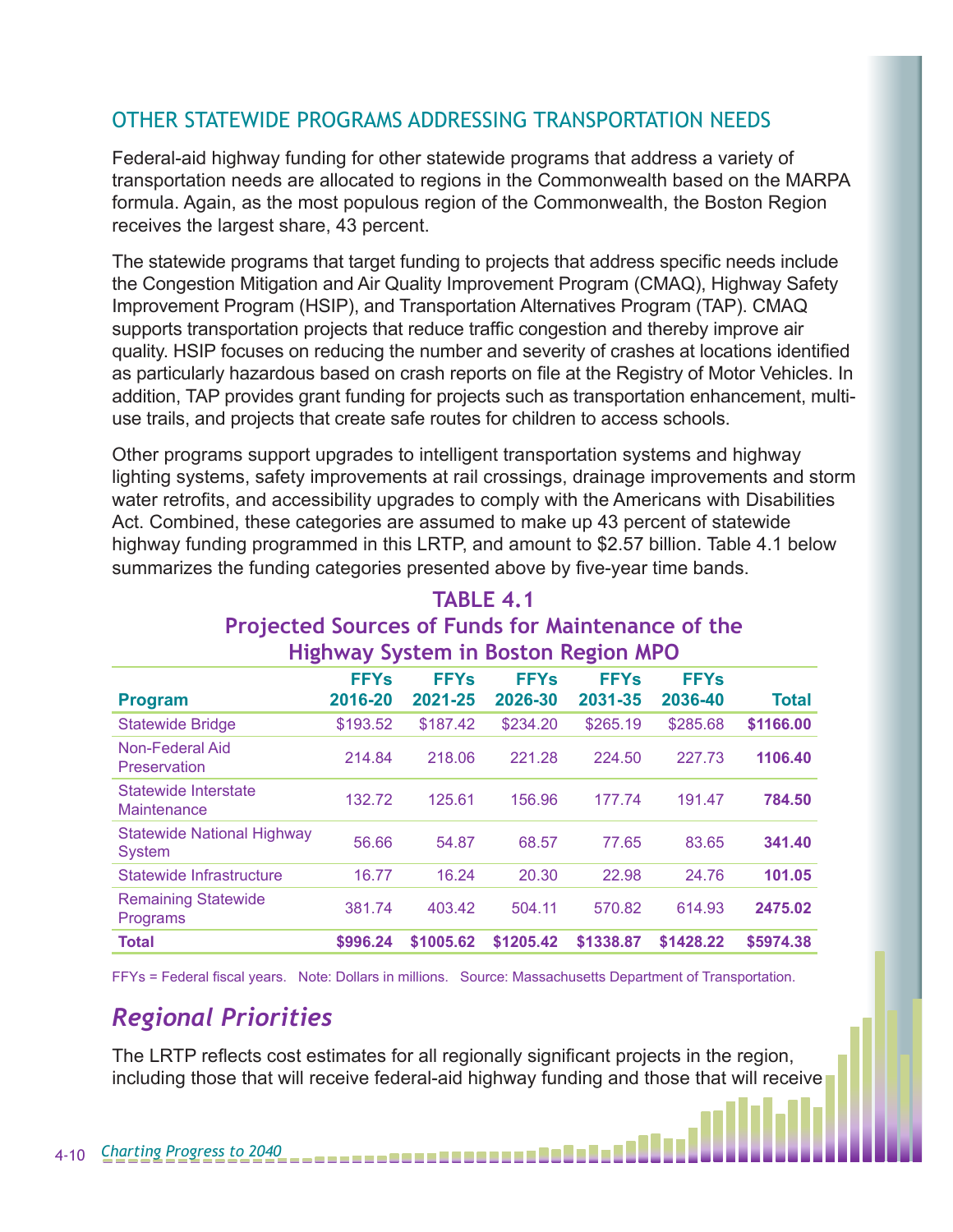non-federal aid. As such, state funding priorities for the Boston region are reflected in this document, as well as MPO funding priorities.

The LRTP financial planning that occurs at the MPO level focuses on programming that portion of funds over which the MPO has decision-making power. As mentioned previously, MPOs are provided with Regional Targets based on funding projections, which are used for programming projects for the 25-year period of the LRTP. These target funds are divided among the ten MPOs and three regional planning commissions/ councils in the Commonwealth based on the MARPA formula, with the Boston Region MPO receiving a 43-percent share. While the MPOs have discretion over this funding, some restrictions apply. For example, the MPOs must program a particular portion of their target funds for projects and programs that meet the requirements of the CMAQ, HSIP and TAP programs.

During the life of this LRTP, from FFY 2016 to 2040, the Boston Region MPO expects to program approximately \$2.85 billion in federal funds for highway transportation projects in the region. This amount is significantly less than was available four years ago, when the MPO programmed approximately \$3.8 billion in *Paths to a Sustainable Region*. (See Table 4.2 below for a comparison by time band.) Table 4.3 shows all of the projects funded with highway money that are recommended in this LRTP, including major infrastructure projects, regionally significant projects (expansion) with air quality impacts, and/or projects that are funded using highway money for transit (flex funding). Table 5.3 (in Chapter 5) lists these projects by the project name, current costs, and future costs.

In the near term, from FFY 2016 to 2019, the Boston Region MPO will have the discretion to program between \$75 million and \$92 million a year. Each year approximately \$13 million will be targeted to CMAQ projects, approximately \$4 million to HSIP projects, and an average of \$3.5 million to TAP projects.

#### **TABLE 4.2**

#### **Comparison of Available Capital Highway Funds in** *Charting Progress to 2040* **to the Previous LRTP,** *Paths to a Sustainable Region*

|                                                         | <b>FFYs</b><br>2013-15 | <b>FFYs</b><br>2016-20 | <b>FFYs</b><br>2021-25 | <b>FFYs</b><br>2026-30 | <b>FFYs</b><br>2031-35 | <b>FFYs</b><br>2036-40 | <b>Total</b>  |
|---------------------------------------------------------|------------------------|------------------------|------------------------|------------------------|------------------------|------------------------|---------------|
| <b>Paths to a Sustainable</b><br><b>Region Revenue*</b> | \$229.83               | \$557.47               | \$815.61               | \$1018.44              | \$1180.65              |                        | $-$ \$3802.00 |
| <b>Charting Progress to 2040</b><br>Revenue             | --                     | 441.65                 | 464.87                 | 580.90                 | 657.78                 | \$708.60               | \$2853.80     |
| <b>Difference</b>                                       |                        | (S115.82)              | (\$350.74)             | (\$437.54)             | (S522.87)              |                        | (\$948.20)    |
| <b>Percentage Change</b>                                |                        | $-21%$                 | $-43%$                 | $-43%$                 | $-44%$                 | $-$                    | $-25%$        |

FFYS = Federal fiscal years. Note: Dollars in millions. Source: Central Transportation Planning Staff.

\* *Paths to a Sustainable Region* is a 23 year LRTP compared to *Charting Progress to 2040,* which is a 25 year LRTP.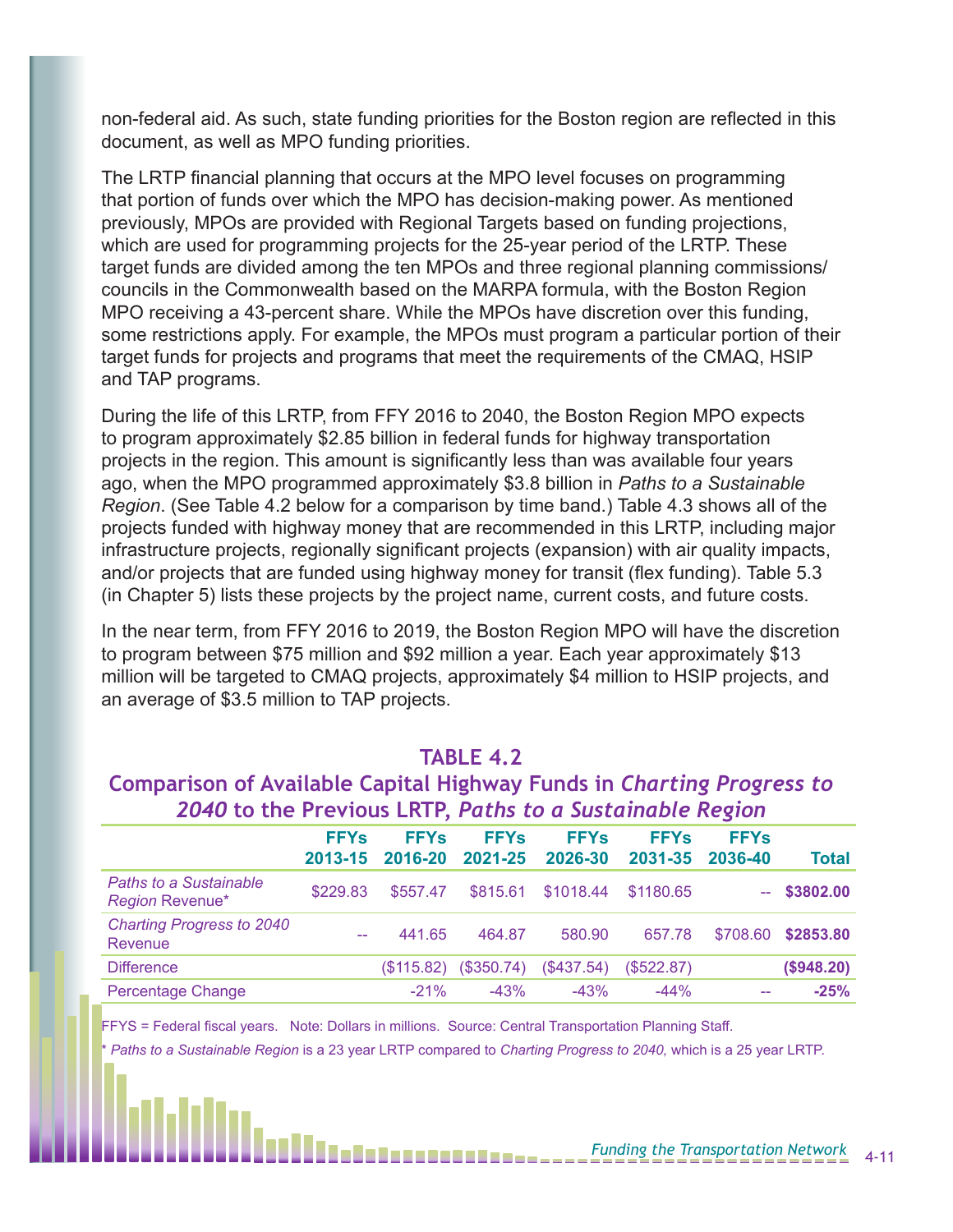#### **TABLE 4.3**

#### **Major Infrastructure Projects, Expansion Highway Projects, and Flex-Funded Transit Projects in the Recommended LRTP**

| <b>Projects</b>                                                                                                                       | <b>Type of Project</b>                   | <b>Current Cost</b> |
|---------------------------------------------------------------------------------------------------------------------------------------|------------------------------------------|---------------------|
| <b>Ongoing Highway Project</b>                                                                                                        |                                          |                     |
| Rehabilitation/Replacement of 6 Bridges on I-95/Route 128<br>(Add-a-Lane – Contract V) (Needham and Wellesley)                        | <b>Expansion/Major</b><br>Infrastructure | \$57,768,183        |
| <b>New Highway Projects</b>                                                                                                           |                                          |                     |
| Middlesex Turnpike Improvements, from Crosby Drive North to<br>Manning Road, Phase III (Bedford and Billerica)                        | <b>Expansion/Major</b><br>Infrastructure | \$26,935,000        |
| Reconstruction of Rutherford Avenue, from City Square to<br>Sullivan Square (Boston)                                                  | <b>Major Infrastructure</b>              | \$109,967,000       |
| Intersection Improvements at Route 126 and Route 135/MBTA<br>and CSX Railroad (Framingham)                                            | <b>Major Infrastructure</b>              | \$115,000,000       |
| Route 4/225 (Bedford Street) and Hartwell Avenue (Lexington)                                                                          | <b>Major Infrastructure</b>              | \$23,221,000        |
| Bridge Replacement, Route 27 (North Main St.) over Route 9<br>(Worcester St.) and Interchange Improvements (Natick)                   | Major Infrastructure                     | \$25,793,000        |
| Reconstruction of Highland Avenue, Needham Street and<br>Charles River Bridge, from Webster Street to Route 9<br>(Newton and Needham) | Expansion                                | \$14,298,000        |
| McGrath Boulevard Project (Somerville)                                                                                                | Major Infrastructure                     | \$56,600,000        |
| Reconstruction and Widening on Route 18 (Main Street) from<br>Highland Place to Route 139 (Weymouth and Abington)                     | <b>Expansion/Major</b><br>Infrastructure | \$58,822,000        |
| Reconstruction of Montvale Avenue, from I-93 Interchange to<br>Central Street (Woburn)                                                | Expansion                                | \$4,225,000         |
| Bridge Replacement, New Boston Street over MBTA (Woburn)                                                                              | Expansion                                | \$9,707,000         |
| <b>Highway Funding Flexed to Transit</b>                                                                                              |                                          |                     |
| Green Line Extension Project (Phase 2), College Avenue to<br>Mystic Valley Parkway/Route 16 (Somerville and Medford)                  | <b>Expansion/Major</b><br>Infrastructure | \$190,000,000       |

Source: Central Transportation Planning Staff.

# *Local Priorities*

The Commonwealth's Chapter 90 program reimburses municipalities for local roadway and bridge projects. Municipalities have the discretion to select these projects, which may include maintenance of municipal roadways, sidewalk improvements, right-of-way acquisition, landscaping, drainage improvements, street lighting, and upgrades to traffic control devices. Chapter 90 funding for SFY 2016 totaled \$200 million statewide. That same level of funding is assumed for future years.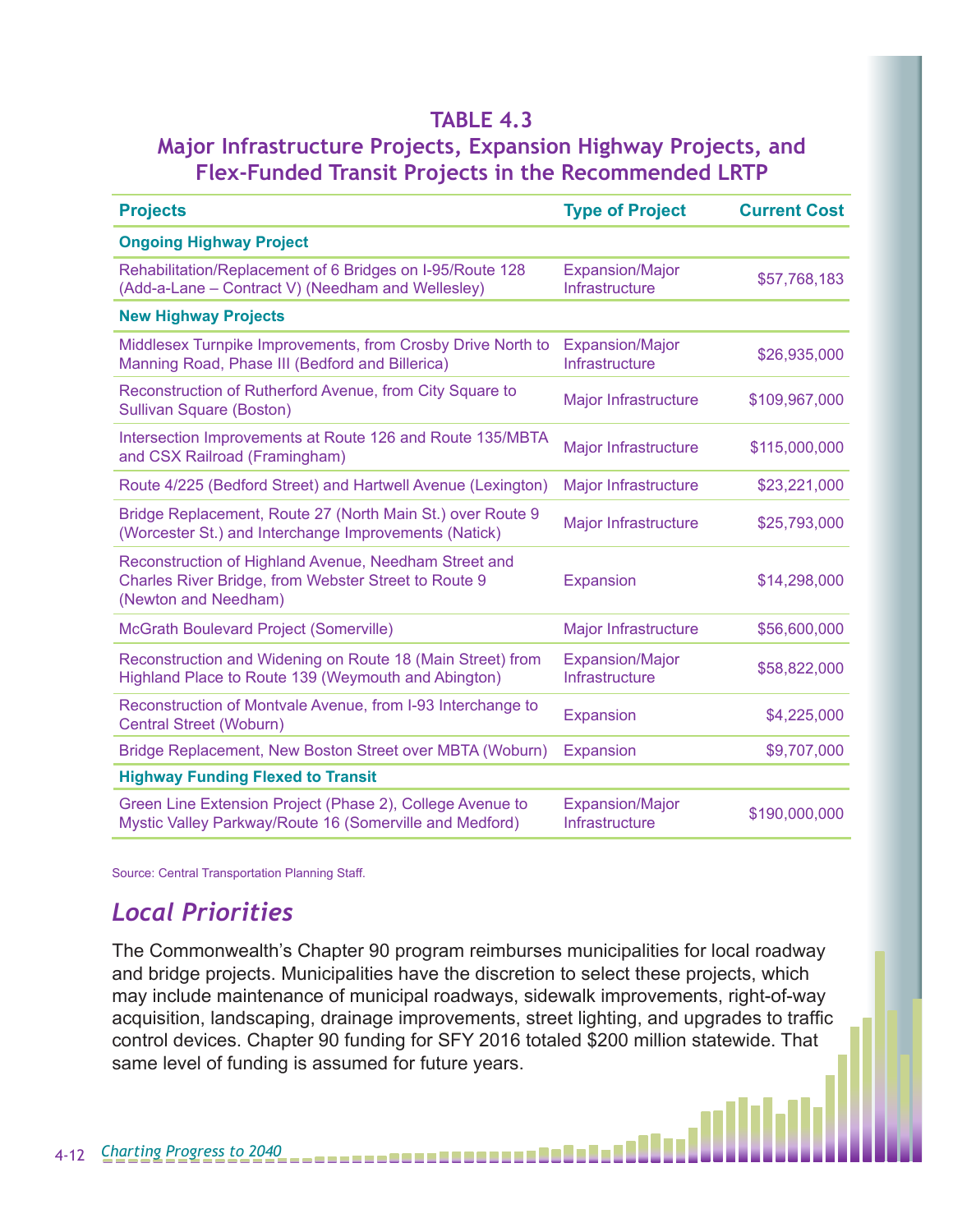# **TRANSIT FUNDING**

The LRTP reports federal funding programmed for the three RTAs that operate primarily within the Boston Region MPO's planning area: the MBTA, MWRTA, and CATA. Transit funds programmed in the LRTP consist of funds distributed through the Federal Transit Administration's (FTA's) formula funding program as well as other federal grants and nonfederal aid, including revenue bonds that match federal funds. These funding sources are described in further detail in this chapter.

Long-range revenue projections for the MBTA that are reflected in this LRTP are based on a federally approved systemwide finance plan prepared when the Commonwealth successfully pursued a federal New Starts grant for the Green Line Extension project in Somerville and Medford. The Green Line Extension Finance Plan includes revenue projections through SFY 2035; for the purposes of planning for the LRTP; those projections have been extended to SFY 2040. The bond-issuing strategy associated with the Green Line Extension Finance Plan assumes that the MBTA will issue bonds only to match its federal formula funds. However, this level of bond issuance falls far short of the MBTA's identified needs. The backlog of MBTA projects needed to keep the transit system in a state-of-good-repair is estimated to be \$6.7 billion during the next several decades.

Over the life of this LRTP, capital resources available to the MBTA are projected to be more than \$10.3 billion (approximately \$9.1 billion in federal aid and \$1.2 billion in MBTA revenue bonds to match federal funds). The MBTA's operations and maintenance revenues are projected to total \$70.9 billion for the life of this LRTP, covering an estimated \$69 billion in costs.

The MWRTA is expected to have \$51 million in federal capital resources over the life of the LRTP. The MWRTA's operations and maintenance costs are projected to total \$253.7 million for this same period. Revenues are expected to fully cover those costs. The CATA is expected to have \$16 million in federal capital resources over the life of the LRTP. The CATA's operations and maintenance costs are projected to total \$98.8 million for this same period with revenues projected to be \$97.8 million. Thus, additional operating funding would be required to maintain and improve transit services in the future.

 A detailed discussion of the RTAs' capital programs and the MBTA's operating program is provided below.

# *Capital Programs*

#### MBTA CAPITAL PROGRAM

The capital maintenance needs of the MBTA include infrastructure projects, such as signal and track upgrades; fleet overhauls and replacements; system enhancement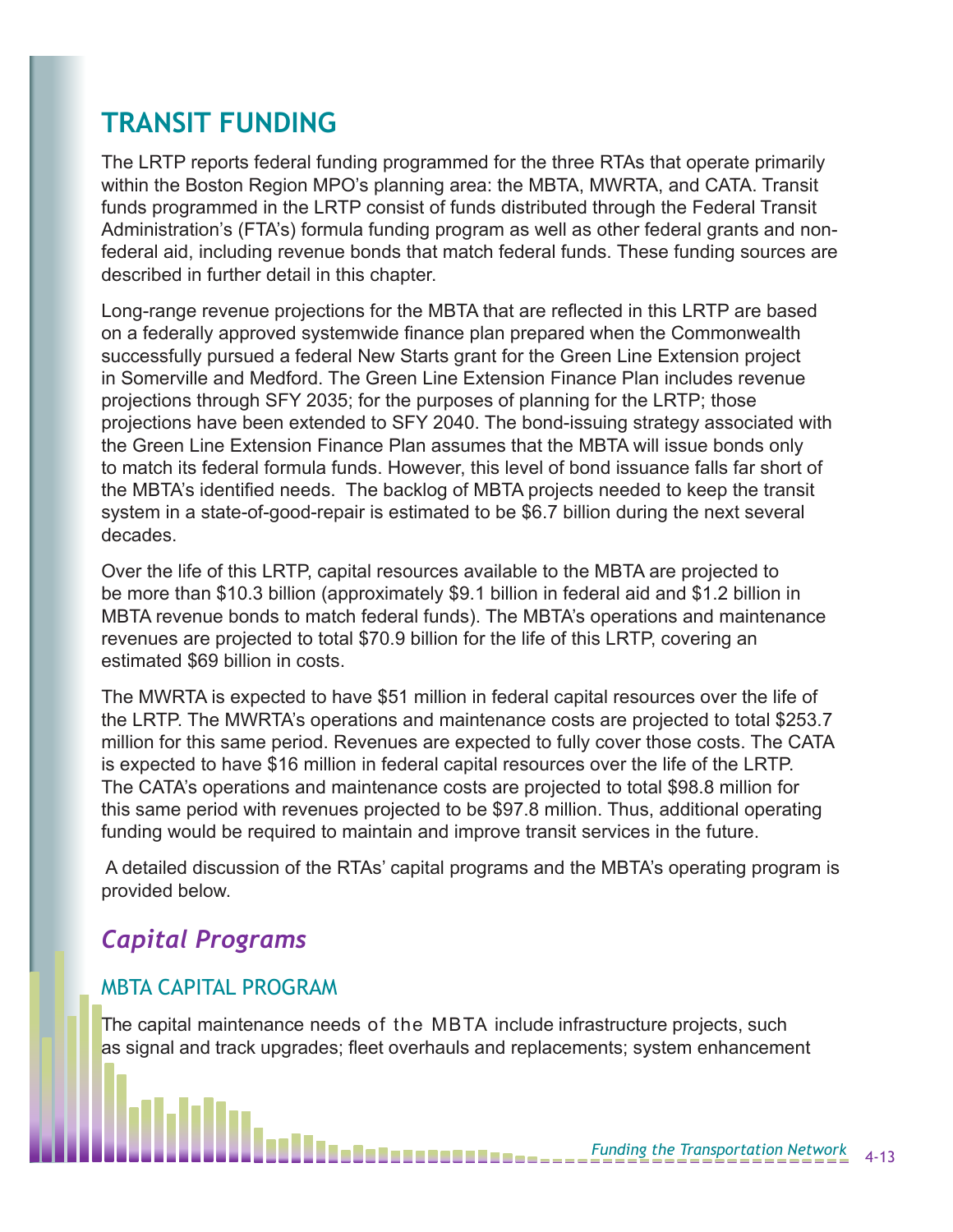projects; and accessibility projects, such as improvements necessary for complying with the Americans with Disabilities Act. These improvements are funded through the MBTA's capital program, which is primarily funded by two major sources: federal grants and revenue bonds. Other sources are project financing and state appropriations. (Details about short-term capital financing are available in the MBTA's Capital Investment Program. More detail on the MBTA's maintenance programs is provided in Chapter 5 in the descriptions of Transit Capital Investment Programs.)

Over time, it is assumed that the capital maintenance needs of the MBTA will consume almost 100 percent of all MBTA capital revenues (excluding those from any special state appropriations) and that the majority of revenues available during the period of this LRTP will be used to maintain the system in a state-of-good-repair. More detail, however, will be available as the MBTA moves forward with its long-range planning, which will be documented in its Program for Mass Transportation, and in its short-range plan the Capital Investment Program.

As noted above, total proceeds from all MBTA capital program funding sources from SFY 2016 through SFY 2040 are estimated to be nearly \$10.3 billion. Included in this figure are funds from the FTA formula program and federal grants as well as revenue bonds that the MBTA would issue to pay the local share of its capital projects. (See Table 4.4 below.)

| <b>MBTA Capital Finances by Five-Year Time Band</b>   |                        |                        |                        |                        |                        |            |  |  |
|-------------------------------------------------------|------------------------|------------------------|------------------------|------------------------|------------------------|------------|--|--|
| <b>Funding Source</b>                                 | <b>SFYs</b><br>2016-20 | <b>SFYs</b><br>2021-25 | <b>SFYs</b><br>2026-30 | <b>SFYs</b><br>2031-35 | <b>SFYs</b><br>2036-40 | Total      |  |  |
| Section 5307                                          | \$732.95               | \$789.60               | \$850.62               | \$916.36               | \$987.18               | \$4276.71  |  |  |
| Section 5337                                          | 628.91                 | 677.52                 | 729.88                 | 786.29                 | 847.06                 | 3669.66    |  |  |
| Section 5339                                          | 29.98                  | 32.30                  | 34.79                  | 37.48                  | 40.38                  | 174.93     |  |  |
| New Starts, Small Starts,<br><b>Homeland Security</b> | 732.45                 | 296.00                 | --                     | --                     | $\sim$ $\sim$          | 1028.45    |  |  |
| <b>MBTA Revenue Bonds</b>                             | 282.05                 | 288.23                 | 302.93                 | 318.39                 | $-$                    | 1191.60    |  |  |
| <b>Total</b>                                          | \$2406.35              | \$2083.65              | \$1918.23              | \$2058.52              | \$1874.62              | \$10341.36 |  |  |

# **TABLE 4.4**

MBTA = Massachusetts Bay Transportation Authority. SFYs = State fiscal years. Note: Dollars in millions.

Source: Massachusetts Bay Transportation Authority.

Compared to the funding assumptions reported in the last LRTP, *Paths to a Sustainable Region*, there is a trend toward declining funding levels over each five-year time band of this LRTP. Whereas in the FYs 2016–20 time band there is nearly level funding compared to the previous LRTP, in the outer time band of FYs 2031–35, revenues will be reduced by 21 percent. (Comparisons for the FY 2036–40 time band are not available since *Paths to a Sustainable Region* included projections only to FFY 2035.)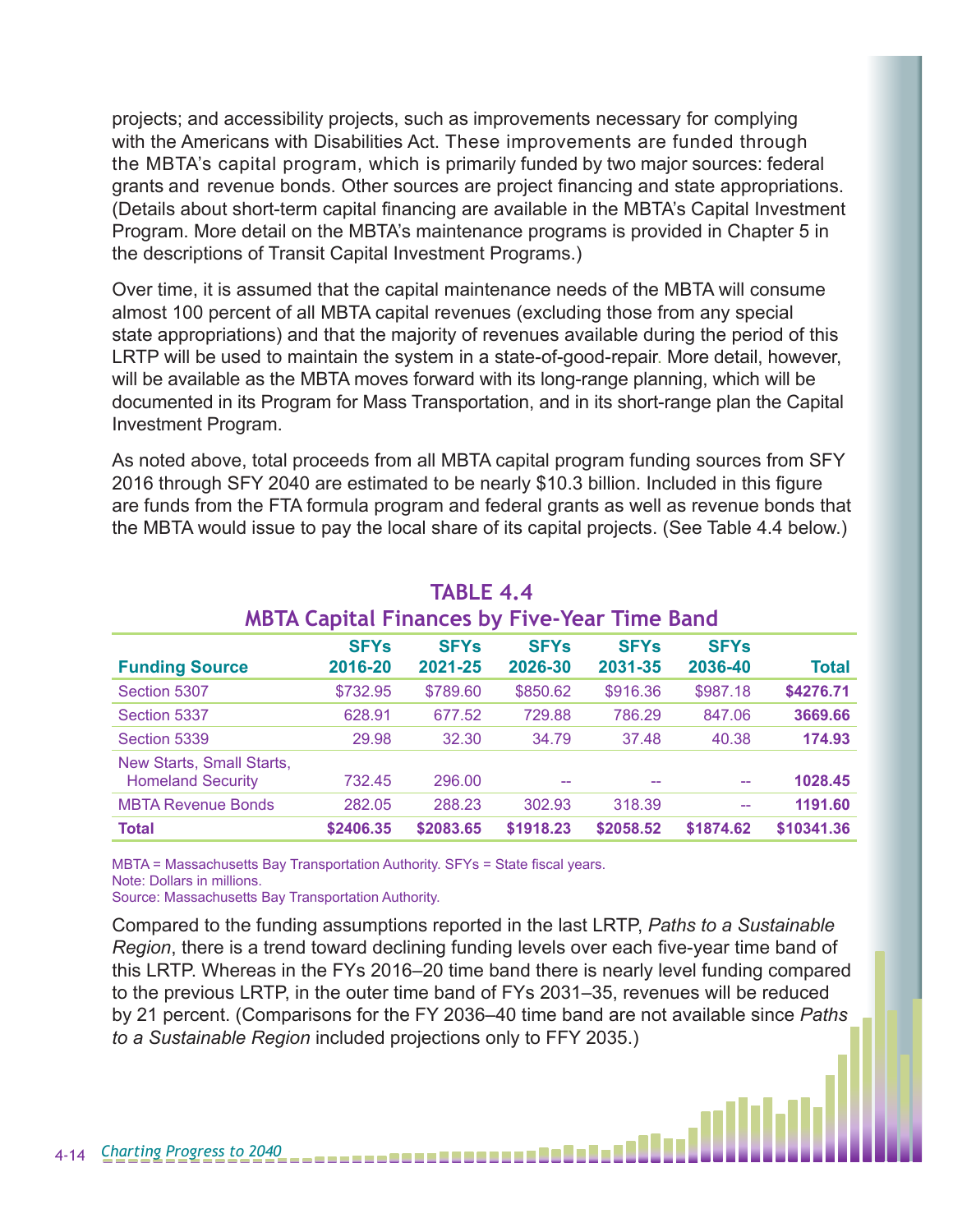This trend reflects an assumption that federal funding levels are declining. As this LRTP was being prepared, Congress had not yet passed new federal legislation that would provide long-term revenue projections. For planning purposes, the federal agencies advised the MPO to assume that revenues will increase by only 1.5 percent each year starting in FFY 2021 and extending though FFY 2040.

#### **TABLE 4.5**

#### **Comparison of Available Capital Transit Funds in** *Charting Progress to 2040* **to the Previous LRTP,** *Paths to a Sustainable Region*

|                                             | <b>FFYs</b><br>2016-20 | <b>FFYs</b><br>2021-25 | <b>FFYs</b><br>2026-30 | <b>FFYs</b><br>2031-35 | <b>FFYs</b><br>2036-40 |  |
|---------------------------------------------|------------------------|------------------------|------------------------|------------------------|------------------------|--|
| Paths to a Sustainable Region<br>Revenue    | \$1410.00              | \$1635.00              | \$1895.00              | \$2197.00              |                        |  |
| <b>Charting Progress to 2040</b><br>Revenue | 1391.85                | 1499.42                | 1615.30                | 1740.13                | \$1874.62              |  |
| <b>Difference</b>                           | (\$18.15)              | (\$135.58)             | (\$279.70)             | $(\$456.87)$           | $- -$                  |  |
| <b>Percentage Change</b>                    | $-1%$                  | $-8%$                  | $-15%$                 | $-21%$                 | <b>COLOR</b>           |  |

Note: Dollars in millions.

Source: Central Transportation Planning Staff.

As mentioned previously, the funding assumptions for this LRTP and the associated bond issuance appears insufficient to meet the MBTA's state-of-good-repair needs. The MBTA estimates that it would need an additional \$6.7 billion over the next several decades. As this LRTP was being prepared, however, specific projections were not available. In addition, future state commitments to MBTA capital projects were not determined.

In the future, the MBTA intends to use pay-as-you-go financing to fund its capital program. Pay-as-you-go is a financial instrument that uses cash to fund capital projects rather than issuing bonds and incurring debt-service expenses. While the MBTA's goal is to utilize this tool, it is not reflected in this LRTP.

#### MWRTA AND CATA CAPITAL PROGRAMS

The capital programs of the two smaller RTAs in the Boston Region, the MWRTA and CATA, are also supported by FTA's formula and discretionary funding programs, and state appropriations through the Commonwealth's RTA Capital Assistance Program.

The MWRTA has in recent years used the majority of its capital funds to finance its new maintenance and operations center in Framingham. Paratransit service began operating out of the facility in July 2015; fixed-route service will be transferred to the facility in July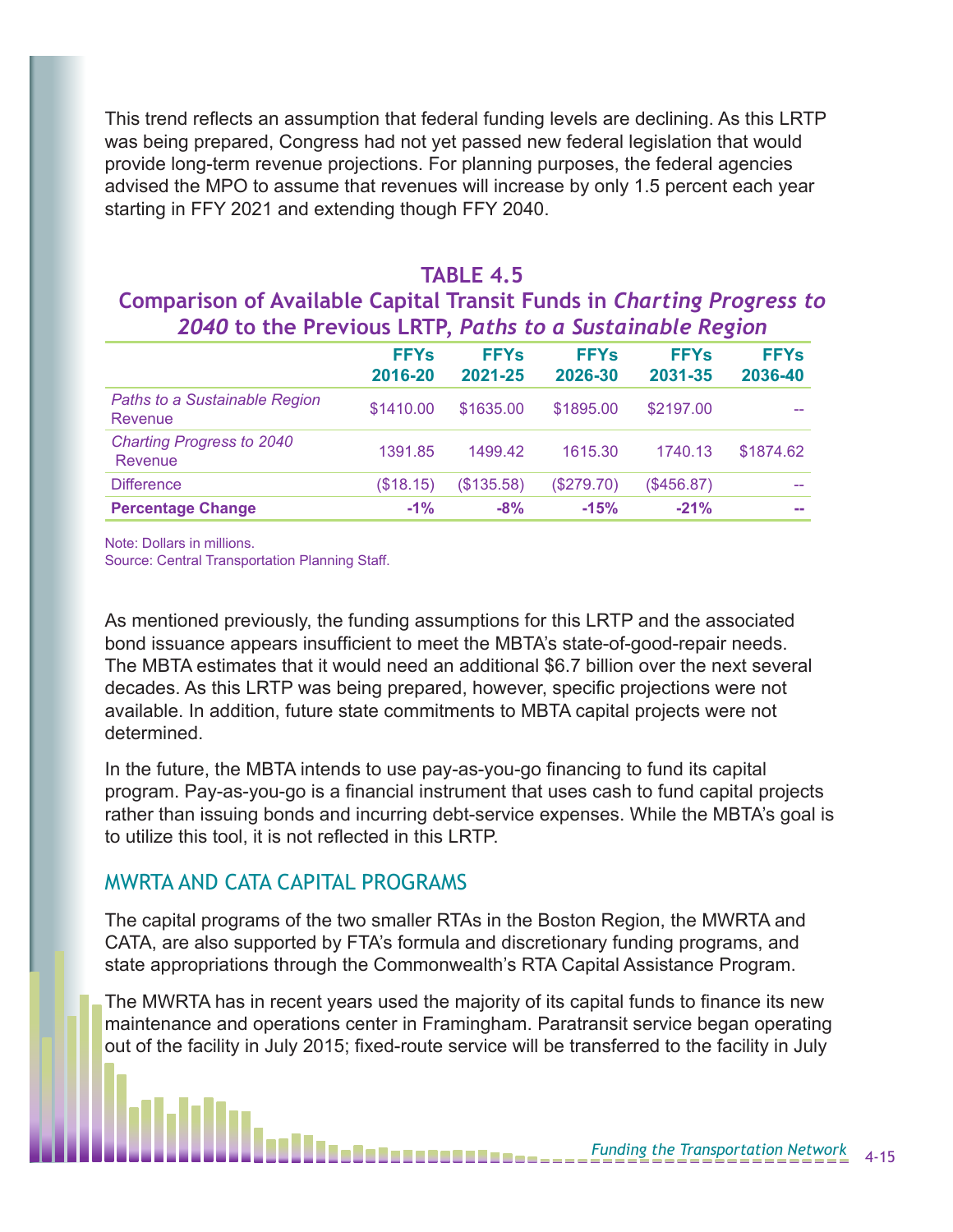2016. The MWRTA expects to use capital funds to complete rehabilitation work of the facility and to develop regional CNG fueling facilities. Capital funds are also expected to be used to purchase vehicles, tools and parts, and bus support equipment, as well as for safety and technology enhancements projects.

The current funding levels are sufficient to support the MWRTA's existing levels of service, which provides limited service six days a week. The agency envisions a greater need, however, since ultimately, MWRTA would like to provide more frequent service, including evening and Sunday service. Increasing service to those levels would require additional support from the funding agencies.

The capital costs for the CATA include vehicle replacements as well as enhancement and general maintenance projects, such as technology upgrades and building maintenance. The CATA has implemented an aggressive vehicle replacement schedule over the next several years to bring its fleet into a state-of-good repair. Almost all future capital costs are expected to be for vehicle replacement to maintain the fleet in a state-of-good repair. The CATA will need future additional funding for capital equipment, such as additional vehicles, which are required for service improvements.

Capital funding projections for MWRTA and CATA are depicted in Table 4.6 and 4.7 below. The MWRTA and CATA can expect \$51 million and \$16 million, respectively, in federal Section 5307 funding for the life of this LRTP.

| <b>MWRTA Capital Finances by Five-Year Time Band</b> |             |             |             |                        |             |              |  |  |  |
|------------------------------------------------------|-------------|-------------|-------------|------------------------|-------------|--------------|--|--|--|
|                                                      | <b>SFYs</b> | <b>SFYs</b> | <b>SFYs</b> | <b>SFY<sub>s</sub></b> | <b>SFYs</b> |              |  |  |  |
| <b>Funding Source</b>                                | 2016-20     | 2021-25     | 2026-30     | 2031-35                | 2036-40     | <b>Total</b> |  |  |  |
| Section 5307                                         | \$7.46      | \$9.81      | \$10.56     | \$11.38                | \$12.26     | \$51.47      |  |  |  |
| Section 5337                                         | 0.00        | 0.00        | 0.00        | 0.00                   | 0.00        | 0.00         |  |  |  |
| Section 5339                                         | 0.00        | 0.00        | 0.00        | 0.00                   | 0.00        | 0.00         |  |  |  |
| <b>Total</b>                                         | \$7.46      | \$9.81      | \$10.56     | \$11.38                | \$12.26     | \$51.47      |  |  |  |

# **TABLE 4.6**

MWRTA = MetroWest Regional Transit Authority.

SFYs = State fiscal years.

Note: Dollars in millions.

Source: Massachusetts Department of Transportation.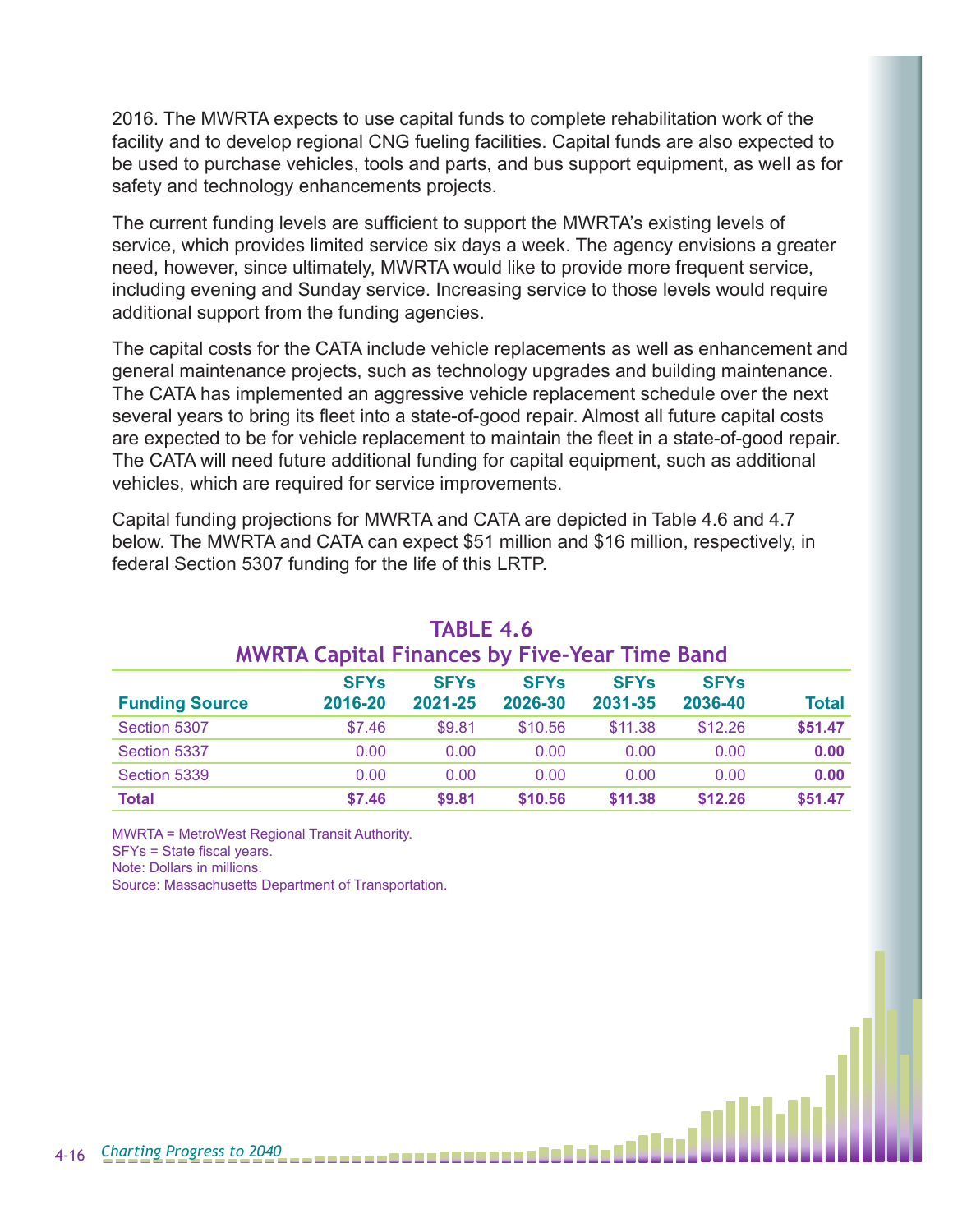| <b>Funding Source</b> | <b>SFYs</b><br>2016-20 | <b>SFYs</b><br>2021-25 | <b>SFYs</b><br>2026-30 | <b>SFYs</b><br>2031-35 | <b>SFYs</b><br>2036-40 | Total   |  |  |
|-----------------------|------------------------|------------------------|------------------------|------------------------|------------------------|---------|--|--|
|                       |                        |                        |                        |                        |                        |         |  |  |
| Section 5307          | \$2.77                 | \$2.99                 | \$3.22                 | \$3.47                 | \$3.73                 | \$16.18 |  |  |
| Section 5337          | 0.00                   | 0.00                   | 0.00                   | 0.00                   | 0.00                   | 0.00    |  |  |
| Section 5339          | 0.00                   | 0.00                   | 0.00                   | 0.00                   | 0.00                   | 0.00    |  |  |
| Total                 | \$2.77                 | \$2.99                 | \$3.22                 | \$3.47                 | \$3.73                 | \$16.18 |  |  |

#### **TABLE 4.7 CATA Capital Finances by Five-Year Time Band**

CATA = Cape Ann Transportation Authority. SFYs = State fiscal years. Note: Dollars in millions.

Source: Massachusetts Department of Transportation.

Below is a detailed discussion of the federal funding sources available for the RTAs' capital programs.

#### FEDERAL FORMULA FUNDING

Federal aid for transit programs has been authorized by Congress through MAP-21. By this authorization, FTA operates its formula funding programs, which allocate funding to states based on demographic data from the US census for each state's urbanized area (UZA). (A UZA is an area defined by the US Census Bureau with a population of 50,000 or more.) For UZAs with populations of more than 200,000, such as the Boston UZA, the allocations also take into account transit service data reported by recipients of the federal funds. The source of this formula funding as of FY 2015 is the Mass Transit Account of the Highway Trust Fund.

MassDOT is the recipient of this federal aid in the Boston UZA area. MassDOT sub allocates these funds to RTAs based on a negotiated split agreement. The Boston Region MPO programs the formula funds in its TIP and LRTP for the MBTA, MWRTA, and CATA.

The FTA requires a 20 percent non-federal match to the 80 percent federal share of formula grants. In the case of the MBTA, the matching funds are generally revenue bonds. The other RTAs may use funds from the state's RTA Capital Assistance Program or toll credits for the match.

Formula funding reflected in the TIP and LRTP includes funding from FTA program Sections 5307, 5337, and 5339. (See Figure 4.5 below for the MBTA allocation.) Section 5307 is the Urbanized Area Formula Program, which funds capital, planning, job access and reverse-commute projects, and operating assistance for transit agencies. Section 5337, the State-of-Good-Repair Program, supports the maintenance, rehabilitation, and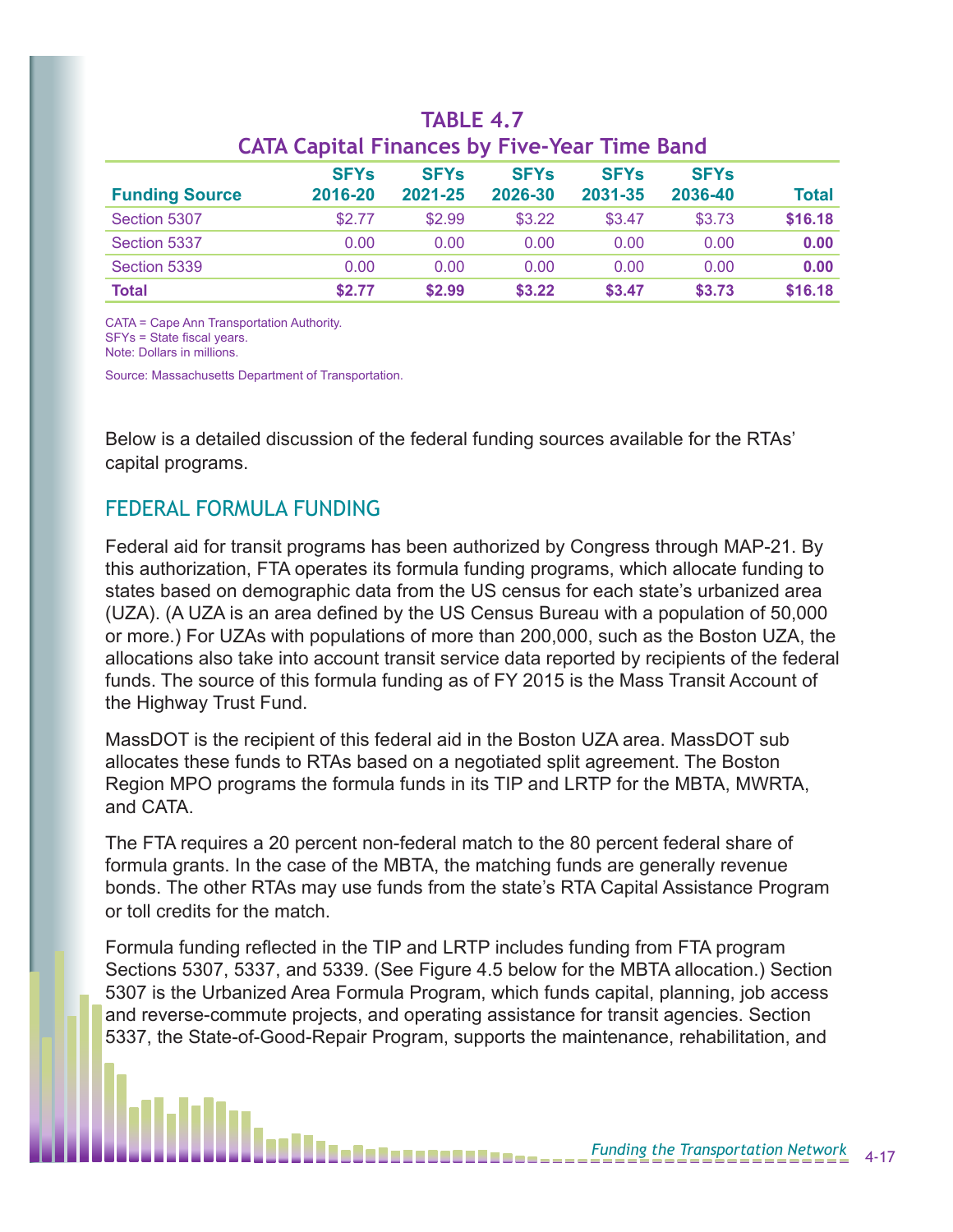replacement of transit assets to maintain a state of good repair. Eligible assets include rail, trolley ferries, bus rapid transit, and bus services operating on high-occupancyvehicle (HOV) facilities. Section 5339, the Bus and Bus Facilities Formula Grants Program, provides funding to replace, rehabilitate, and purchase buses and related equipment as well as construct bus-related facilities.



#### **FIGURE 4.5**

**MBTA Federal Transit Programs, FFYs 2016–2040 by Time Band**

Source: Central Transportation Planning Staff.

#### NON-FORMULA BASED FEDERAL GRANTS

The LRTP also programs federal grants that are provided to this region through nonformula based or competitive programs. A major award came to the Boston Region in early 2015, for example, when the FTA approved \$996 million in New Starts funding (through Section 5309, the Fixed Guideway Capital Investment Grant Program) for construction of a light rail extension in the cities of Somerville and Medford. The Green Line Extension project has a multi-year federal commitment that will pay for nearly half the costs of the extension of the line to College Avenue in Medford. More than half of the project will be funded by the Commonwealth. Construction and operating funds for the

--------------------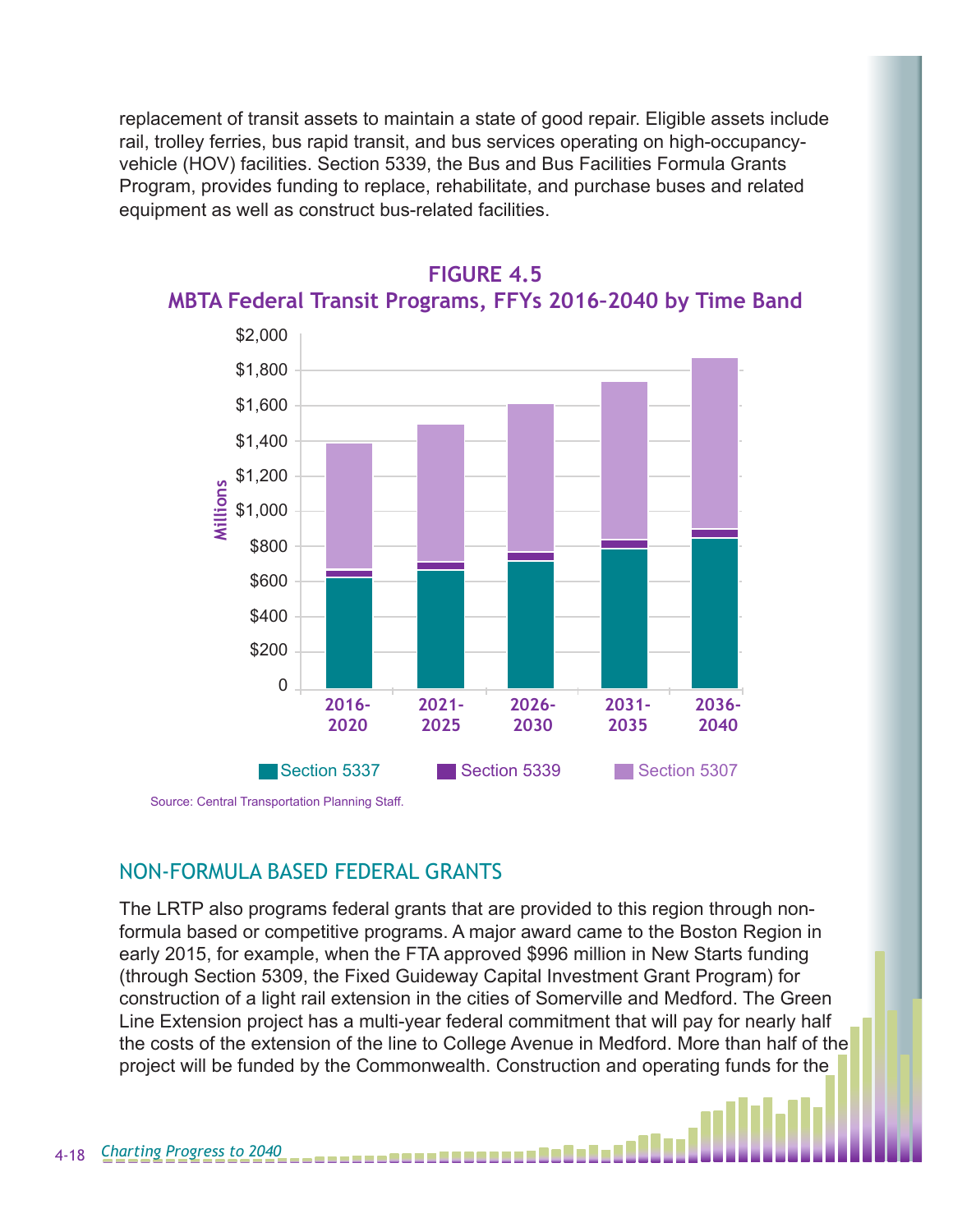Green Line Extension project are reflected in the finances of this LRTP.

Other significant grants were awarded following Hurricane Sandy, when the MBTA received monies from the FTA's Public Transportation Emergency Relief Program to make transit infrastructure more resilient to natural disasters. One \$21.67-million grant supported the Green Line Fenway Portal Flood Proofing project, which would erect flood barriers at subway portals in a flood-prone area of Boston. Another \$13.39-million grant funded the Charlestown Seawall Replacement project, which would protect a bus maintenance facility in Boston from the adjacent Mystic River flooding. In addition, the MBTA receives funding from the Department of Homeland Security, for security measures.

#### STATE APPROPRIATIONS

Other significant state funding is enabled through the Commonwealth's transportation finance legislation. Recent legislation has provided for a \$6-billion investment in the MBTA's transit system over a ten-year period. This investment focuses on projects that will keep the system in a state of good repair and those that will help economic expansion in the Commonwealth. These projects include procurement of Red, Orange, and Green Line vehicles and buses, energy conservation projects, upgrades to transit power and signal systems, the state-funded portion of the Green Line Extension project, and the design of the South Coast Rail commuter rail extension project.

Some state-funded transit improvements are occurring through the State Implementation Plan (SIP), which includes a group of transit projects that are legal commitments of the Commonwealth as they are agreed-upon air-quality mitigation measures associated with the Central Artery/Tunnel project. Ongoing SIP projects include the Green Line Extension (to Union Square and Medford Hillside) and improvements to the Fairmount commuter rail line in Boston. Table 4.8 shows these ongoing transit projects along with the cost of the projects.

#### **TABLE 4.8**

#### **Major Ongoing Infrastructure and Expansion Transit Projects in the Recommended LRTP**

| <b>Transit Projects</b>                                                                 | <b>Type of Project</b>                          | Cost            |
|-----------------------------------------------------------------------------------------|-------------------------------------------------|-----------------|
| Fairmount Line Improvements Project (Boston)                                            | <b>Expansion/Major</b><br>Infrastructure        | \$26,500,000    |
| Green Line Extension Project to College Avenue/Union<br>Square (Somerville and Medford) | <b>Expansion/Major</b><br><b>Infrastructure</b> | \$1,992,243,000 |

Source: Central Transportation Planning Staff.

Other state funds are made available through the state's RTA Capital Assistance Program.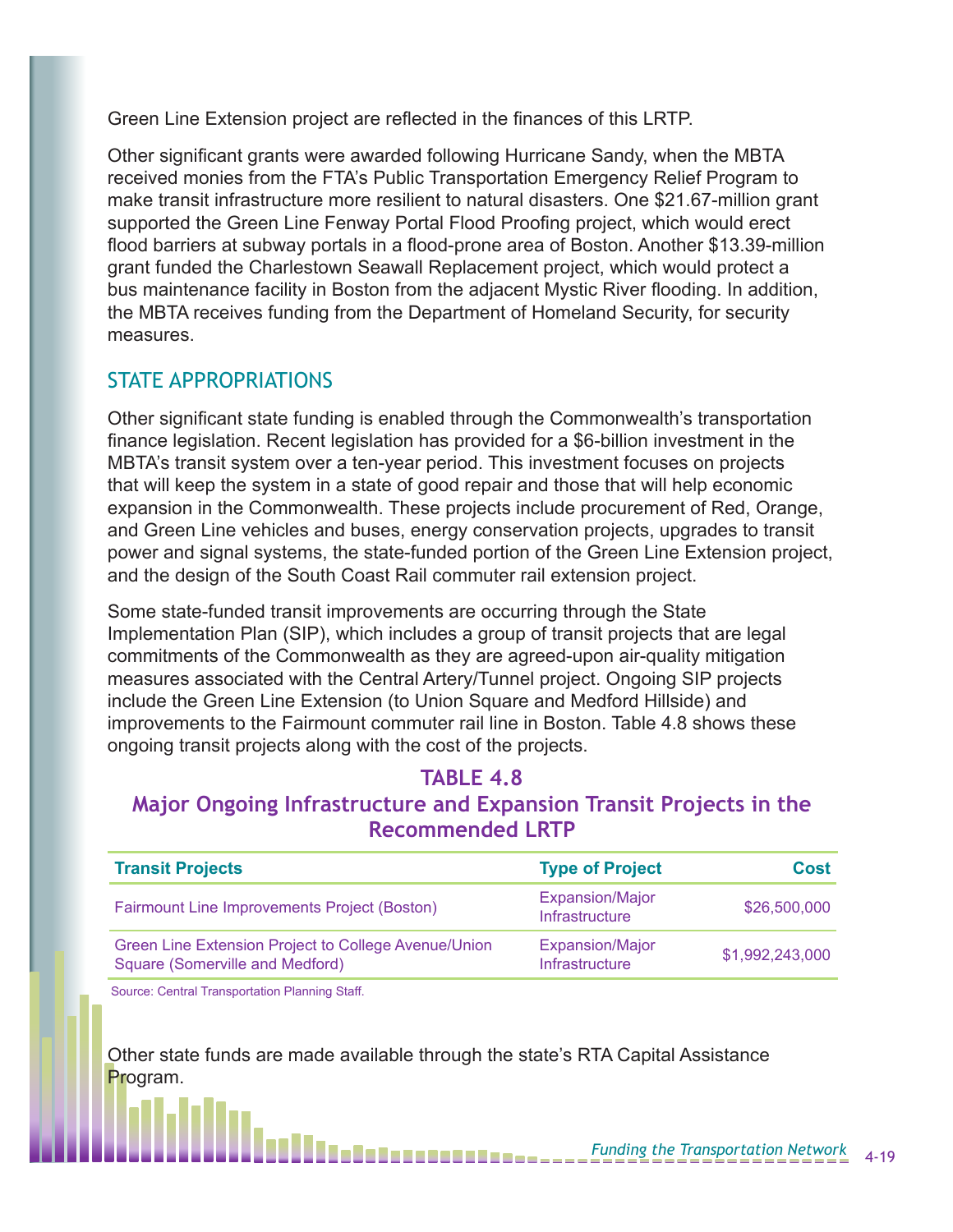# *Operations and Maintenance*

#### MBTA OPERATIONS AND MAINTENANCE FINANCING

In 2000, the Massachusetts Legislature updated the MBTA's enabling legislation. This update, commonly referred to as Forward Funding, established the current financing structure of the MBTA. It provided 20 percent of the state sales tax as a dedicated revenue stream for the MBTA and expanded the service area to 175 municipalities for the purpose of collecting local annual assessments. Revenues from these sources are used primarily to fund operations and maintenance costs for the MBTA, but also are used to secure revenue bonds that the MBTA uses to match federal funds for capital projects. Other sources of MBTA operating funds include, transit fare revenues, non-fare sources, state contract assistance, state appropriations, and federal operating assistance.

Over the life of this LRTP, revenues for operations and maintenance are projected to be \$70.9 billion, while costs are projected at \$69 billion. (See Table 4.9 below.) The revenue projections account for proceeds from the sales tax, local assessments, fares, and other non-fare revenues. The projections also account for state operating assistance for the Green Line Extension and the South Coast Rail commuter rail extension (which has yet to be constructed), and projects and service-related initiatives implemented as mitigation for delays in constructing the Green Line Extension.

The costs include more than \$60 billion in operations and maintenance costs and \$8.8 billion in debt-service payments. During the life of this LRTP, the MBTA's debt-service payments will account for nearly 13 percent of the MBTA's total operating expenses. The MBTA's debt service is discussed later in this chapter.

--------------------------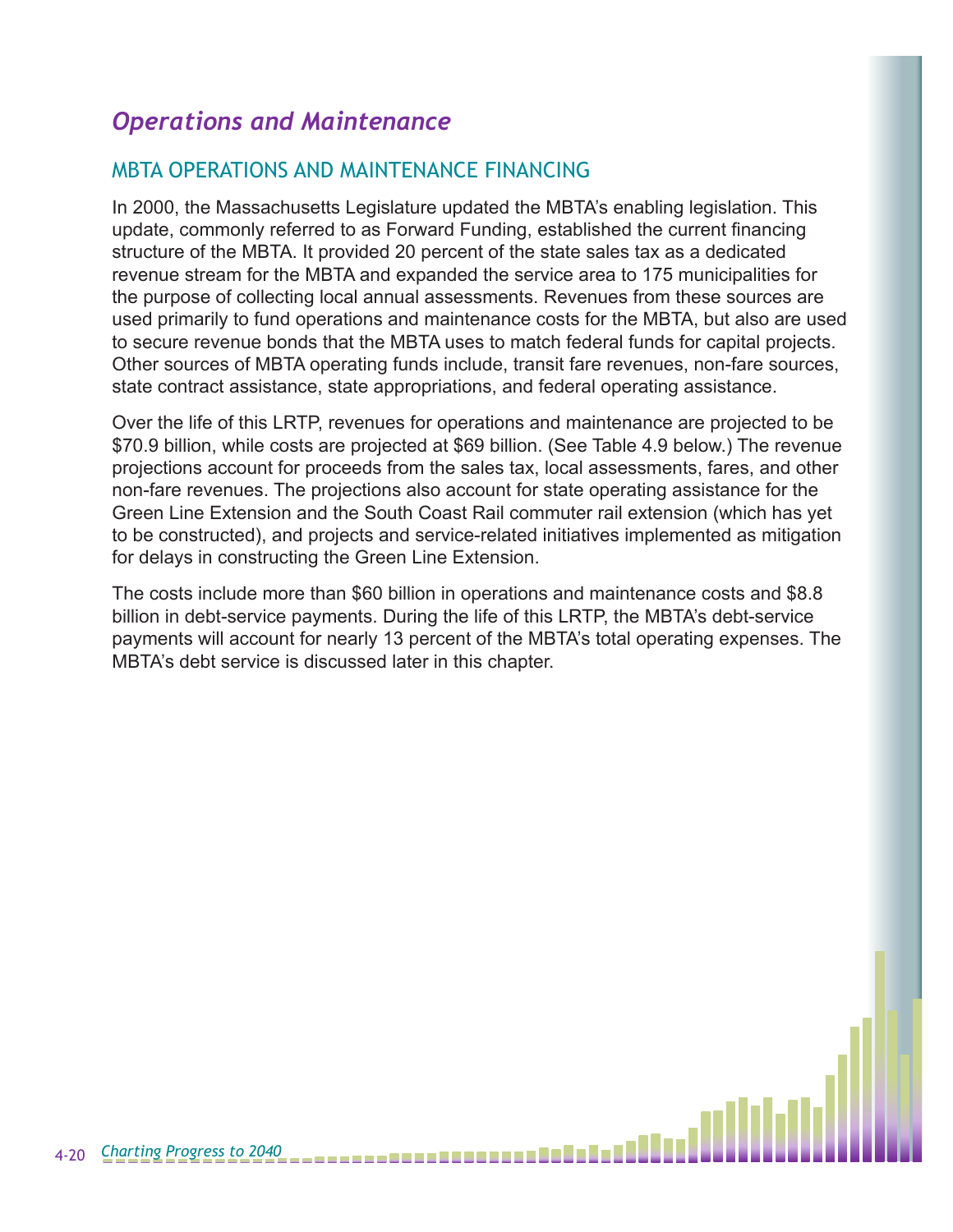|                                                            |                        |                        | by Five-Year Time Band |                        |                        |                                     |
|------------------------------------------------------------|------------------------|------------------------|------------------------|------------------------|------------------------|-------------------------------------|
|                                                            | <b>SFYs</b><br>2016-20 | <b>SFYs</b><br>2021-25 | <b>SFYs</b><br>2026-30 | <b>SFYs</b><br>2031-35 | <b>SFYs</b><br>2036-40 | <b>Total</b>                        |
| <b>Operations and</b><br><b>Maintenance Revenues:</b>      |                        |                        |                        |                        |                        |                                     |
| <b>Sales Tax and Local</b><br>Assessments*                 | \$5,904                | \$6,373                | \$6,925                | \$7,558                | \$8,263                | \$35,023                            |
| <b>Fare Revenue</b>                                        | 3,156                  | 3,484                  | 3,972                  | 4,666                  | 5,227                  | \$20,505                            |
| Non-Fare Revenue**                                         | 1,999                  | 2,685                  | 3,095                  | 3,514                  | 4,000                  | \$15,293                            |
| <b>Federal Funds</b>                                       | 32                     | 20                     | 20                     | 20                     | 20                     | \$112                               |
| <b>Total Operations and</b><br><b>Maintenance Revenues</b> | \$11,091               | \$12,562               | \$14,012               | \$15,758               | \$17,510               | \$70,933                            |
| <b>Operations and</b><br><b>Maintenance Costs:</b>         |                        |                        |                        |                        |                        |                                     |
| Operations and<br><b>Maintenance Costs</b>                 | \$8,616                | \$10,213               | \$11,875               | \$13,730               | \$15,927               | \$60,361                            |
| <b>Debt Service</b>                                        | 2,401                  | 2,117                  | 1,704                  | 1,467                  | 1,133                  | \$8,822                             |
| <b>Total Operations and</b><br><b>Maintenance Costs</b>    | \$11,017               | \$12,330               | \$13,579               | \$15,197               | \$17,060               | \$69,183                            |
| <b>Difference Between</b><br><b>Revenues and Costs</b>     | \$74<br>$44 - 7$       | \$232                  | \$433<br>$\sim$ $\sim$ | \$561                  | \$450<br>$\sim$ $\sim$ | \$1,750<br>$\overline{\phantom{0}}$ |

# **TABLE 4.9 MBTA Operations and Maintenance Revenues and Costs**

\* includes sales tax and assessments. \*\* includes GLX Mitigation, State Operating Assistance for GLX and South Coast Rail, and additional state contract assistance

GLX = Green Line Extension Project. SFYs = State fiscal years.

Note: Dollars in millions.

Source: Massachusetts Bay Transportation Authority.

Below is a summary of the various funding sources for the MBTA's operations and maintenance.

#### *Sales Tax*

The dedicated revenues from state sales tax are equal to whichever is greater, the amount of actual sales tax receipts generated from the 20 percent of the statewide sales tax dedicated to the MBTA, or a base revenue amount. The annual amount of dedicated sales tax revenues the MBTA receives is subject to annual upward adjustment to a maximum 3 percent increase based on a comparison of the percentage increase of inflation to the increase in actual sales tax receipts.

Legislation enacted in 2014 (Chapter 359 of the Acts of 2014, amending Chapter 10, Section 35T) increased the base revenue amount in SFY 2015 to \$970.6 million, and increased the dedicated sales tax revenue amount to MBTA by an additional \$160 million annually.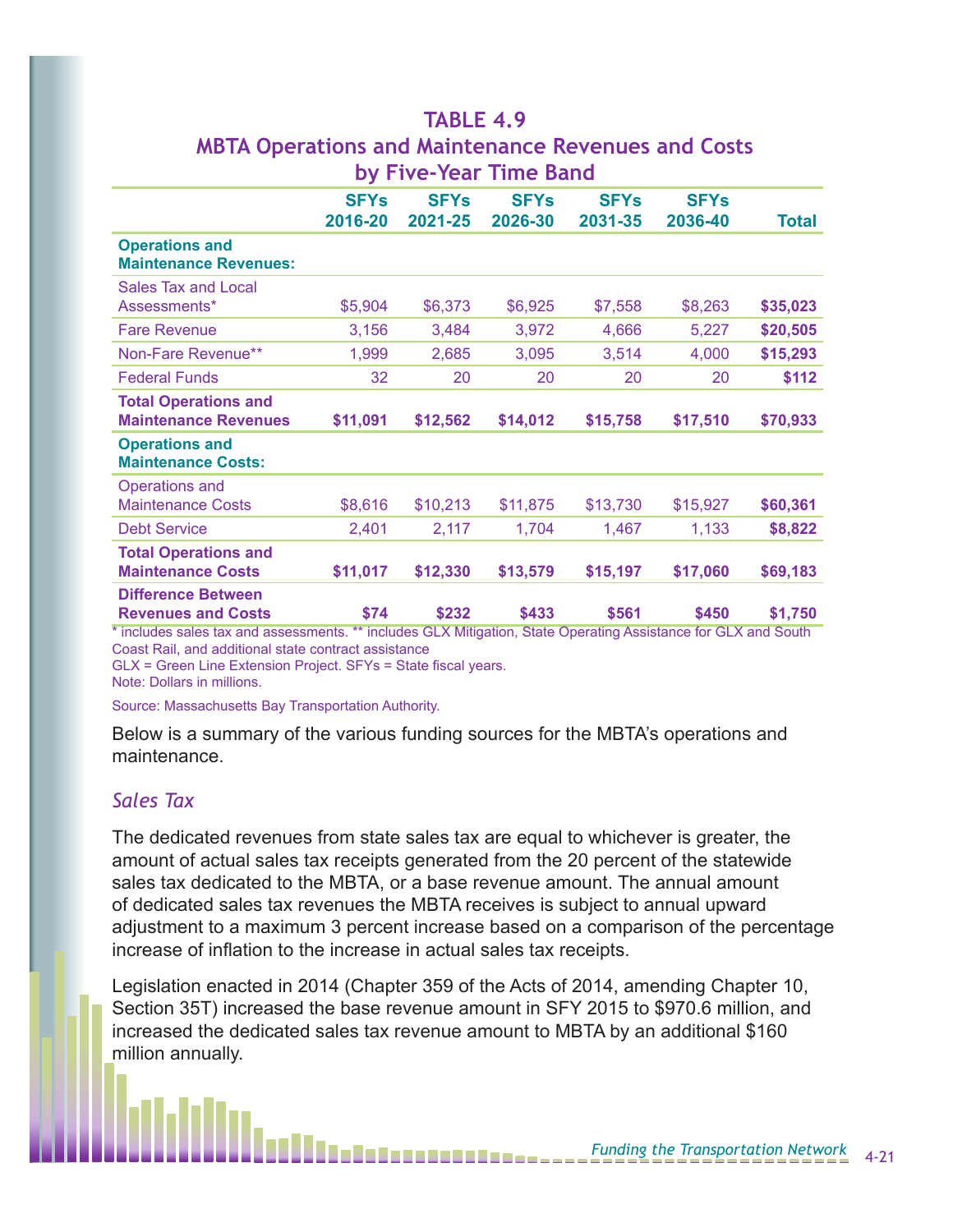During the period SFY 2016 to SFY 2040, sales tax revenue is assumed to increase at an average of approximately 2 percent per year. Therefore, the projected sales tax revenue the MBTA expects to receive for the life of this LRTP equals approximately \$29.7 billion, which would exceed the base revenue amount.

#### *Local Assessments*

The MBTA also receives funding through local assessments in accordance with a statutory formula. The 175 municipalities within the MBTA's service district pay an assessment to the MBTA on an annual basis. The amount paid by each municipality varies according to the population and the level of service provided.

Proceeds from local assessments were \$160 million in SFY 2015. Local assessments are assumed to increase 2 percent each year through SFY 2040. During the life of this LRTP, projected local assessment revenue equals approximately \$5.3 billion.

#### *Fare Revenue*

Fare revenue projections from the existing system were \$598 million in SFY 2015 and are projected to increase by an average of 3 percent per year to yield \$20.5 billion for the life of the LRTP.

Current legislation sets fare increases at no more than 5 percent every other year with the next one set for SFY 2017. No additional fare increases are assumed in this LRTP.

#### *Non-Fare Revenue*

The MBTA derives its non-fare revenue from a variety of sources, including parking fees, advertising, concessions, rent, interest income, utility reimbursements, and non-operating revenues, such as income earned on investments and sale of property.

Non-fare revenue figures reflected in this LRTP include those items as well as revenues from implementing projects and service-related initiatives that mitigate for delays in the operation of the Green Line Extension, state operating assistance for the Green Line Extension and South Coast Rail projects, and additional state contract assistance.

The non-fare revenue in SFY 2015 was \$214 million. During the life of this LRTP, projected non-fare revenue equals approximately \$15.2 billion.

#### *Federal Operating Assistance*

Federal operating assistance is received from the FTA Section 5307 Preventative Maintenance funding. The federal operating assistance revenue in SFY 2015 was \$12 million. The level of funding from Section 5307 is presumed to decline during the life of this LRTP, from \$12 million in SFY 2016 to \$8 million in SFY 2017 to \$4 million each year thereafter. For the life of this LRTP, projected federal operating assistance equals approximately \$112 million.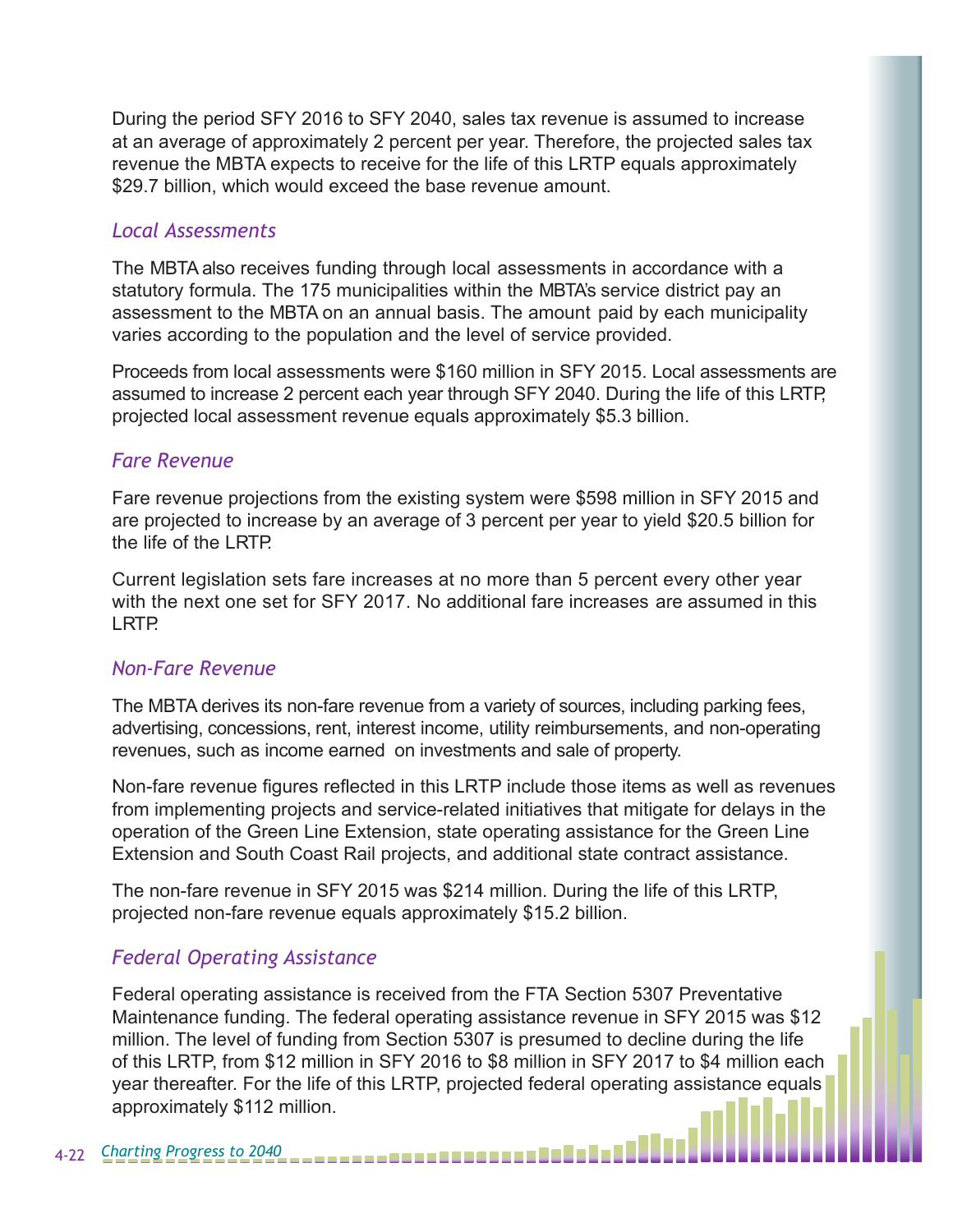#### *MBTA Operating Expenses and Debt Service*

The MBTA's operating expenses include wages, benefits, payroll taxes, materials, supplies, and purchased transportation services. Operating expenses for SFY 2015 were \$1.5 billion. The Green Line Extension Finance Plan also assumes a variable average annual increase in operating costs of 3 to 4 percent, averaging 3 percent from SFY 2016 to SFY 2040. This percentage is based on trend line analysis of known anticipated needs and past operating costs.

Total operating expenses during the life of the LRTP are estimated to be \$69 billion. This cost includes more than \$60 billion in operating and maintenance costs and \$8.8 billion in debt-service payments. Costs are projected to increase during the life of the LRTP from \$8.6 billion in SFY 2016–20 time band to nearly \$16 billion in the outer SFY 2036–40 time band. Meanwhile, debt service payments are scheduled to decline during the life of the LRTP, from a high of \$2.4 billion in the SFY 2016–20 time band to \$1.1 billion in the outer SFY 2036–40 time band.

MBTA bonds were previously backed by the Commonwealth prior to enactment of the Forward Funding legislation. Upon the effective date of the Forward Funding legislation, however, contract payments from the state ceased, and all outstanding debt became the MBTA's responsibility. The \$8.8 billion figure cited here represents both current and prior-obligation debt.

(See Table 4.9 above for operations and maintenance revenues and costs by five-year time band.)

#### *MWRTA and CATA Operations and Maintenance Financing*

The operation and maintenance needs of the MWRTA and CATA are funded through a variety of sources: local assessments paid by member communities; State Contract Assistance funds provided through the state legislature; fare revenue; advertising revenue; and federal formula and discretionary funds. CATA also generates operating revenue from rent received from leasing the second floor of its building and contract transportation service.

Both RTAs' operating expenses include administrative staff expenses (salaries, benefits, payroll taxes), materials, supplies, services, and purchased transportation. The purchased transportation costs include the operating expenses of the private companies that, under contractual arrangements, operate the RTA's services, and management fees. The RTAs are required by law to contract out the operation of their transit service to a private company. These operating arrangements are expected to continue in the future.

Over the life of this LRTP, the MWRTA's operations and maintenance costs are projected to total \$253.7 million. This figure includes \$1.25 million in debt service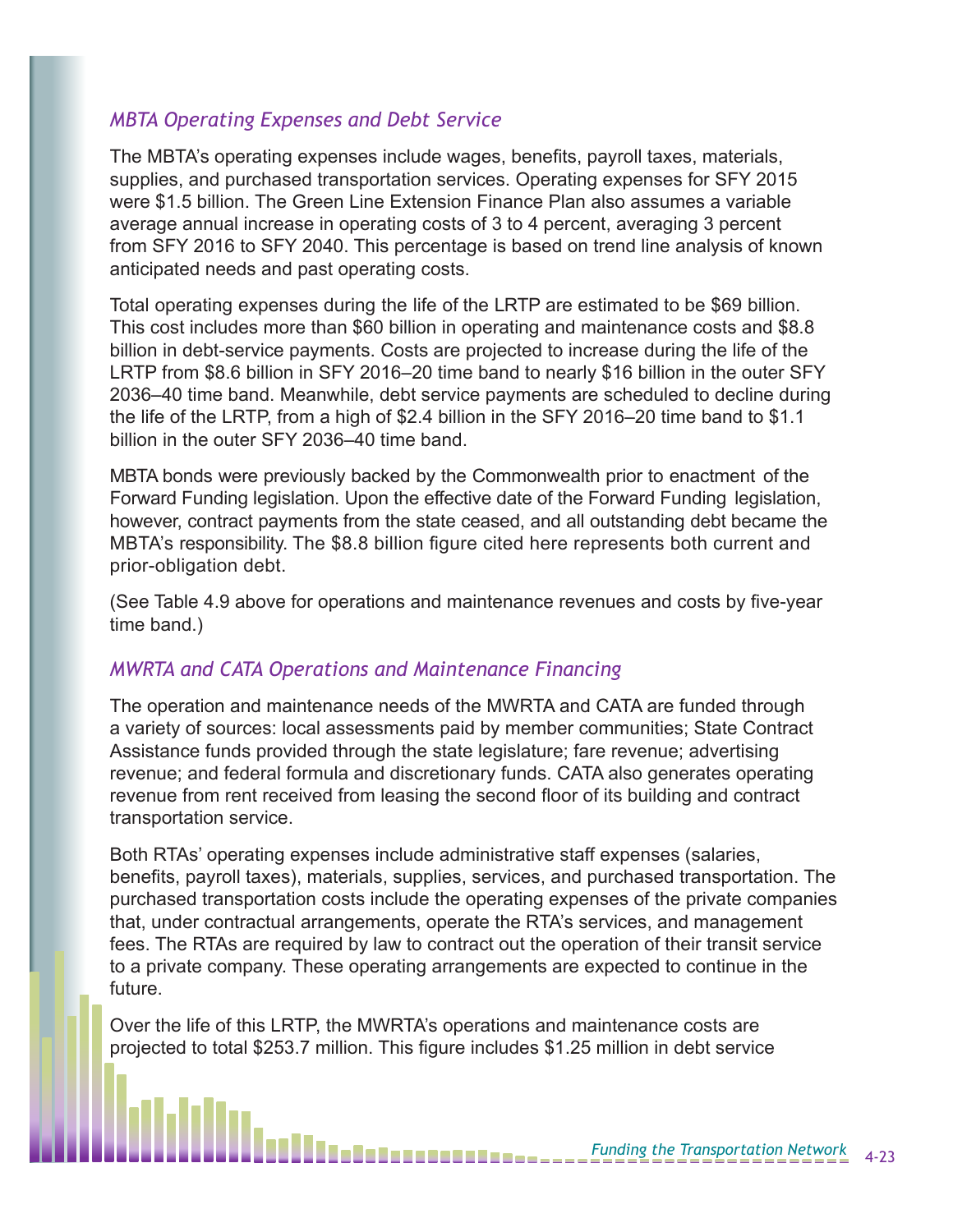payments. Revenues are expected to fully cover those costs. It should be noted however, that the MWRTA provides limited service. Future service improvements, including evening and weekend service, will require additional support.

Over the life of this LRTP, the CATA's operations and maintenance costs are projected to total \$98.8 million. This figure includes approximately \$1 million in debt service payments. Revenues are projected to be \$97.8 million. Thus, additional operating funding would be required to maintain and improve transit services in the future.

Summaries of the various funding sources for the MWRTA's and CATA's operations and maintenance are in Tables 4.10 and 4.11 below.

|                                                            | <b>SFYs</b><br>2016-20 | <b>SFYs</b><br>2021-25 | <b>SFYs</b><br>2026-30 | <b>SFYs</b><br>2031-35 | <b>SFYs</b><br>2036-40 | Total    |
|------------------------------------------------------------|------------------------|------------------------|------------------------|------------------------|------------------------|----------|
| <b>Operations and</b><br><b>Maintenance Revenues:</b>      |                        |                        |                        |                        |                        |          |
| <b>Local Assessments</b>                                   | \$11.30                | \$12.79                | \$14.47                | \$16.37                | \$18.52                | \$73.48  |
| <b>Fare Revenue</b>                                        | 3.28                   | 3.71                   | 4.20                   | 4.75                   | 5.37                   | 21.33    |
| Non-Fare Revenue                                           | 1.00                   | 1.14                   | 1.28                   | 1.45                   | 1.65                   | 6.54     |
| <b>State Contract Assistance</b>                           | 12.78                  | 14.46                  | 16.36                  | 18.51                  | 20.95                  | 83.08    |
| <b>Federal Funds</b>                                       | 10.65                  | 12.05                  | 13.64                  | 15.43                  | 17.46                  | 69.25    |
| <b>Total Operations and</b><br><b>Maintenance Revenues</b> | \$39.04                | \$44.17                | \$49.97                | \$56.54                | \$63.97                | \$253.70 |
| <b>Operating Costs:</b>                                    |                        |                        |                        |                        |                        |          |
| <b>Operations and Maintenance</b><br>Costs                 | \$38.84                | \$43.95                | \$49.72                | \$56.26                | \$63.65                | \$252.44 |
| <b>Debt Service</b>                                        | 0.19                   | 0.21                   | 0.24                   | 0.28                   | 0.31                   | 1.25     |
| <b>Total Operations and</b><br><b>Maintenance Costs</b>    | \$39.04                | \$44.17                | \$49.97                | \$56.54                | \$63.97                | \$253.70 |
| <b>Difference Between</b><br><b>Revenues and Costs</b>     | \$0                    | \$0                    | \$0                    | \$0                    | \$0                    | \$0      |

## **MWRTA Operations and Maintenance Revenues and Costs**

**Table 4.10**

**by Five-Year Time Band**

Note: Dollars in millions.

Source: MetroWest Regional Transit Authority.